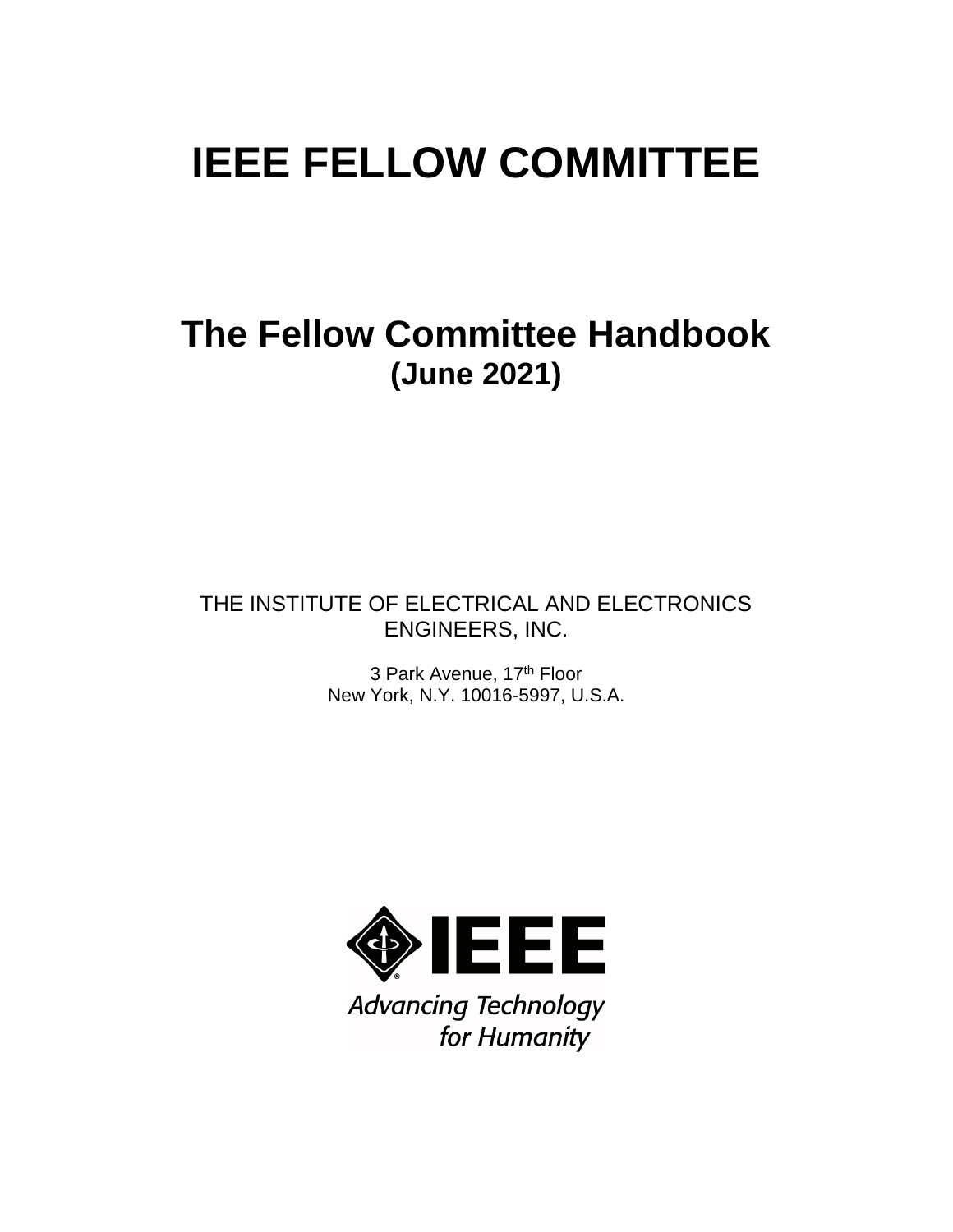# **IEEE FELLOW COMMITTEE HANDBOOK**

| 1.<br>1.1<br>1.2                | <b>INTRODUCTION</b><br><b>Section Labeling</b><br><b>Diversity Statement</b>                                                                                                                                                                                                                               | $\boldsymbol{2}$<br>$\mathbf{2}$<br>$\mathbf{2}$ |
|---------------------------------|------------------------------------------------------------------------------------------------------------------------------------------------------------------------------------------------------------------------------------------------------------------------------------------------------------|--------------------------------------------------|
| 2.                              | THE FELLOW EVALUATION PROCESS                                                                                                                                                                                                                                                                              | $\mathbf{2}$                                     |
| 3.<br>3.1                       | NOMINEE DATA DISTRIBUTION/ASSIGNMENT OF JUDGING GROUPS<br><b>Visibility of Fellow Nomination packages (FSPS 2019)</b>                                                                                                                                                                                      | 3<br>3                                           |
| 4.                              | <b>CONFLICTS OF INTEREST</b>                                                                                                                                                                                                                                                                               | 3                                                |
| 5.<br>5.1<br>5.2<br>5.2.1       | <b>SCORING PROCEDURE</b><br>The scoring procedure<br><b>Calculation of the Average Total Score</b><br>The Role of Normalization                                                                                                                                                                            | 4<br>4<br>4<br>5                                 |
| 6.<br>6.1<br>6.2                | <b>PROCESS FOR NOMINEE DISCUSSION (FSPS 2019)</b><br><b>Flagging of Nominees</b><br>6.1.1<br>Confidentiality of Flagger's identity<br>6.1.2 Conflicts of Interest<br>6.1.3 Submission of Flagged Nominees<br>6.1.4<br>Nominees Flagged by a dedicated subcommittee<br><b>The Flag Panel</b>                | 6<br>7<br>$\overline{7}$<br>8<br>8<br>8<br>8     |
| 6.3<br>6.4<br>6.5<br>6.6<br>6.7 | <b>The Discussion List</b><br><b>Group Discussions</b><br>Face-to-Face meeting - Day 1 (Friday)<br>6.5.1<br>Splitting of the Fellow Committee<br>Face-to-Face meeting - Day 2 (Saturday)<br>Process changes if virtual meetings are used                                                                   | 8<br>10<br>10<br>11<br>11<br>11                  |
| 7.<br>7.1                       | <b>POST MEETING ACTIVITIES</b><br><b>Citation and category review</b>                                                                                                                                                                                                                                      | 11<br>11                                         |
| 8.                              | <b>DISCUSSION OF MISCONDUCT CASES</b>                                                                                                                                                                                                                                                                      | 12                                               |
| 9.<br>9.1<br>9.2<br>9.2.1       | ANNOUNCEMENTS OF THE OUTCOME OF FELLOW NOMINATIONS<br><b>E-mail to Successful Nominees</b><br>Letter to Unsuccessful Nominees (FC 2016)<br>Simple regret letter<br>9.2.2 Regret letter with feedback (FC 2016)                                                                                             | 12<br>12<br>13<br>13<br>14                       |
| 10.<br>10.2<br>10.3             | <b>EXPEDITED EVALUATION PROCEDURE (FSPS 2019)</b><br>10.1 EEP for Top/Bottom Nominees (FSPS 2019)<br>Recommended initial set of T and B values (FC 2017)<br>10.1.1<br><b>Number XP Reviewers (FSPS 2019)</b><br><b>Duties of XP Reviewers (FSPS 2019)</b><br>10.4 Assignment to Judging Groups (FSPS 2017) | 14<br>15<br>15<br>15<br>15<br>16                 |
| 10.5<br>10.6                    | <b>EEP requirements (FSPS 2019)</b><br>Other Tasks by Chair/Vice Chair or Staff or the scoring Web application (FSPS 2019)                                                                                                                                                                                 | 17<br>18                                         |
| 11.                             | <b>MINIMUM NUMBER OF EVALUATIONS PER NOMINEE (FSPS 2017)</b>                                                                                                                                                                                                                                               | 18                                               |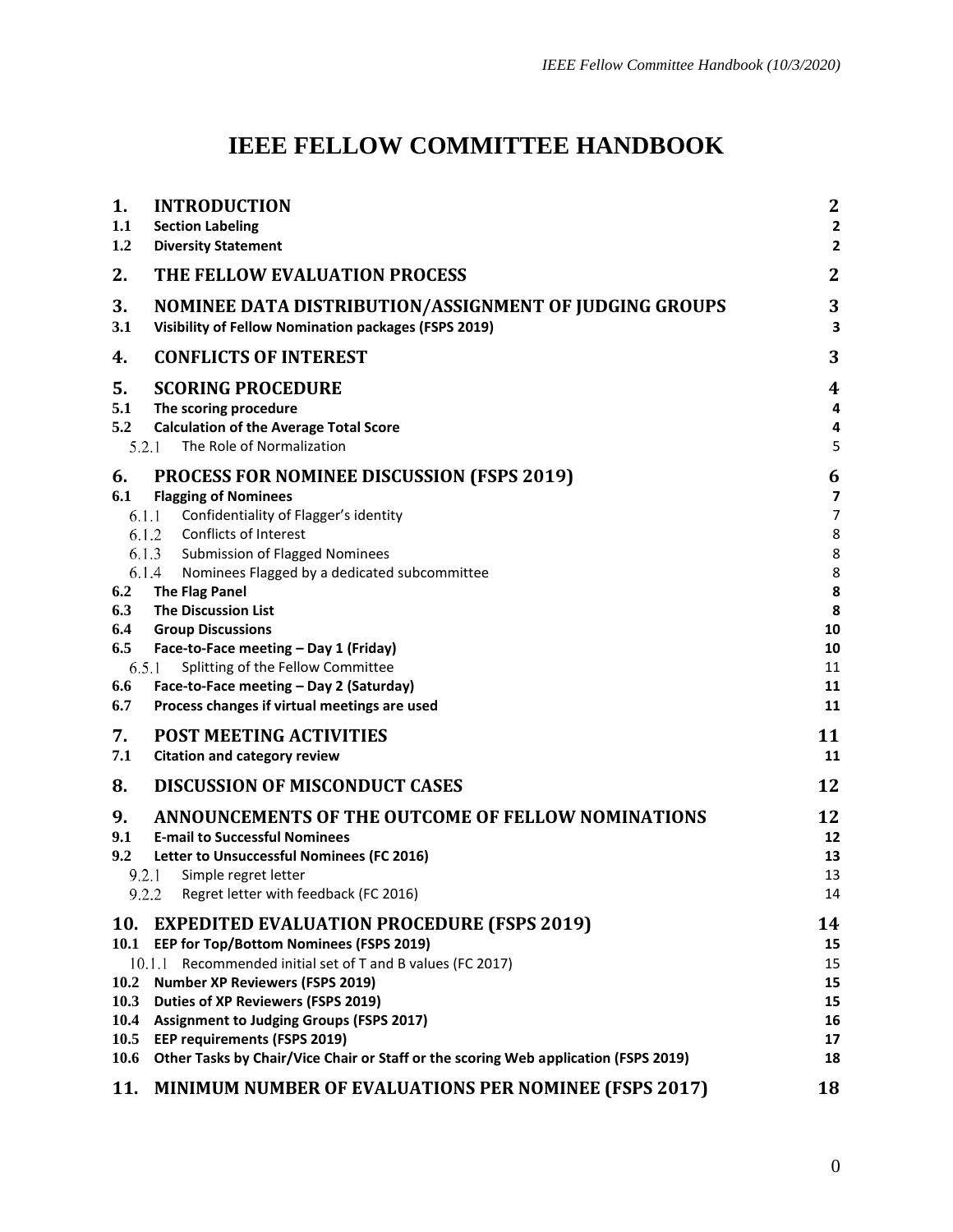|      | 12. SCORING PROCEDURE WHEN A JUDGE HAS A CONFLICT-OF-INTEREST WITH A<br><b>NOMINEE (FSPS 2017)</b>                                            | 18       |
|------|-----------------------------------------------------------------------------------------------------------------------------------------------|----------|
| 13.1 | 13. ELECTION OF FSPS MEMBERS AT THE IN-PERSON FALL MEETING (FSPS 2017) 20<br>Minimum Number of Fellow Committee Members on the FSPS (FC 2017) | 20       |
|      | 14. PROCESS FOR CHANGING A CITATION AFTER IEEE BOARD APPROVAL (FSPS<br>2019)                                                                  | 20       |
| 15.1 | 15. GUIDELINES FOR CRAFTING FELLOW CITATIONS (FSPS 2019)<br><b>Examples:</b>                                                                  | 21<br>22 |
|      | <b>16. FURTHER READING</b>                                                                                                                    | 22       |
|      | <b>APPENDIX (INFORMATIVE)</b>                                                                                                                 | 23       |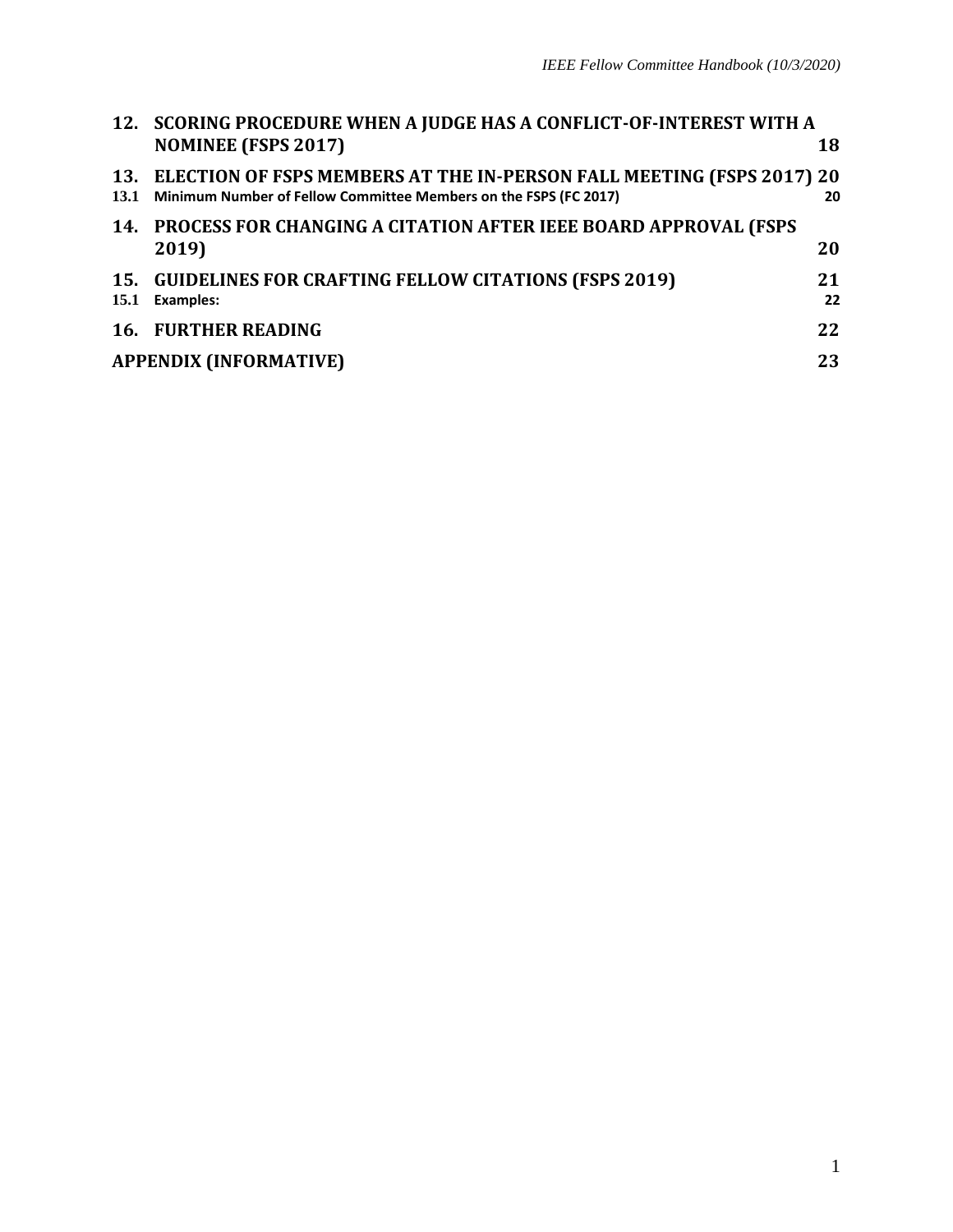### <span id="page-3-0"></span>**1. Introduction**

The IEEE Fellow Committee (IEEE FC) Operations Manual (hereafter referred to as "Manual") contains the main policies for the Fellow Nomination and Evaluation process.

This normative Handbook complements the Manual and provides additional policies and operational details on the Fellow Nomination and Evaluation process. This Handbook shall be reviewed at least annually to ensure that the procedures and information are up to date and shall be posted on the IEEE Fellow webpage. In case of any discrepancy, the Manual takes precedence over this Handbook.

Amendments to this Handbook shall require approval of the IEEE Fellow Strategic Planning Subcommittee (FSPS) and the IEEE FC Chair. The IEEE FC and the IEEE Board of Directors shall be notified in a timely fashion of any revision of this Handbook.

Hereafter, IEEE FC Members (except the Chair and Vice-Chair) shall be referred to as "IEEE Judges."

#### <span id="page-3-1"></span>**1.1 Section Labeling**

With the goal of maintaining some history on who and when policies were approved, labels have been added to the end of a Section title followed by the year the decision was made.

The labels are:

- 1. "**BoD**": consequence of a resolution of the IEEE BoD or change in higher precedence documents (IEEE Constitution, Bylaws, and Policies)
- 2. "**FC**": resolution of the IEEE Fellow Committee
- 3. "**FSPS**": resolution of the IEEE Fellow Strategic Planning Subcommittee

If a Section title has no label, then it means that what is specified is a legacy policy inherited from the 2015 Manual or a policy added to align with practices in use up to June 2016.

#### <span id="page-3-2"></span>**1.2 Diversity Statement**

The IEEE Fellow Program recognizes exceptional contributions to all IEEE fields of interest made by individuals regardless of race, gender, age, religion, national origin, or other personal characteristics not related to ability, performance, or qualifications. The IEEE Fellow Program is committed to pursuing diversity in all its operations to help realize and maintain fair nomination and selection processes without bias or discrimination.

#### <span id="page-3-3"></span>**2. The Fellow Evaluation Process**

The Fellow evaluation process shall involve the following sequence of steps:

- 1. Eligible Nomination and Endorsement Forms shall be submitted to the IEEE Society/Technical Council Evaluating Committees (S/TC-FECs) by a deadline set by the IEEE FC Chair (typically, in April);
- 2. The S/TC-FECs shall submit their evaluations by the deadline set by the IEEE FC Chair (typically, in June);
- 3. The entire nomination package (Nomination, Endorsements, References, and S/TC-FEC Evaluation Forms) shall be submitted to the IEEE Judges by a deadline set by the IEEE FC Chair (typically, in July).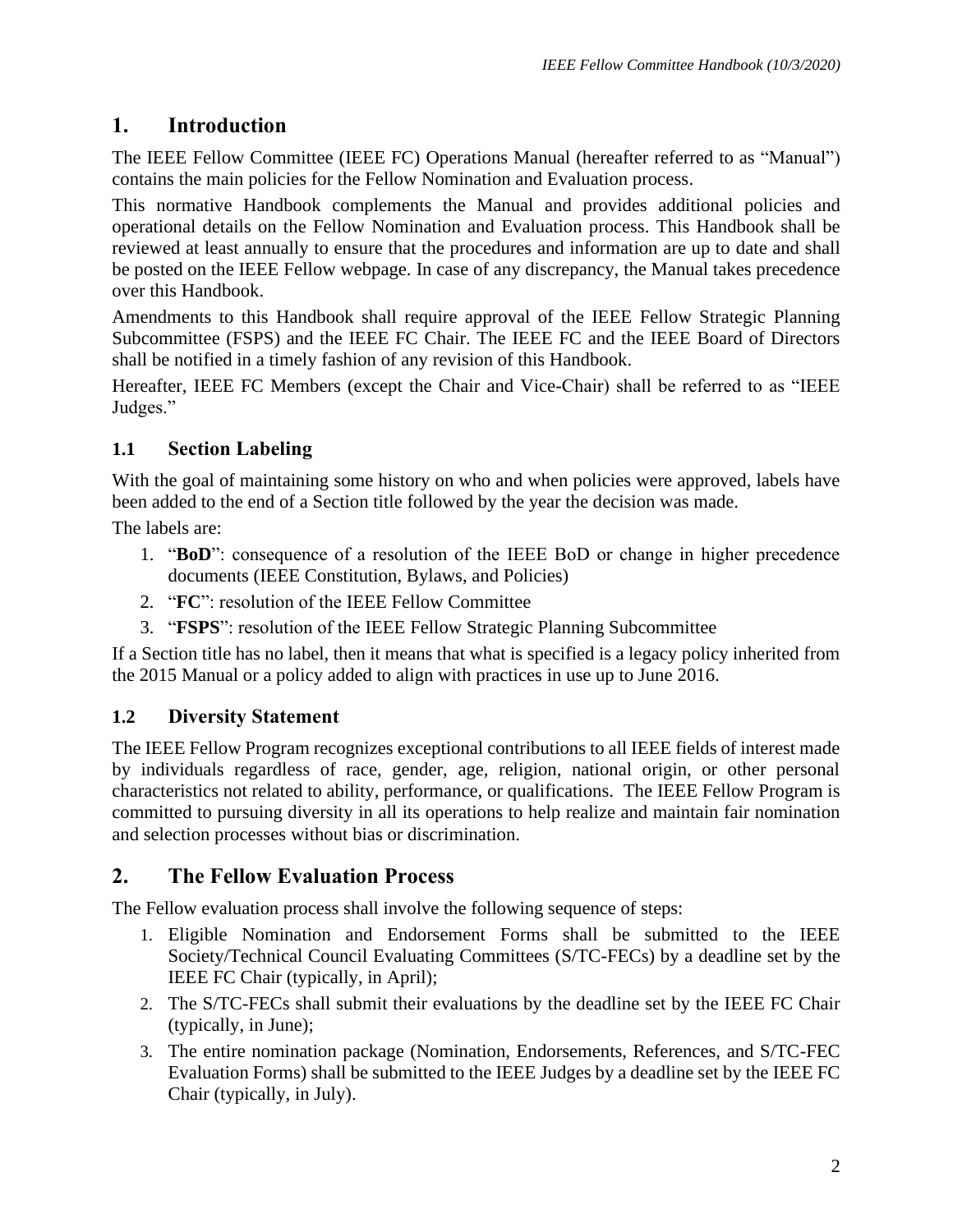- 4. IEEE Judges shall complete their assessments of the Nomination packages by a deadline set by the IEEE FC Chair (typically in September).
- 5. At the in-person meeting of the IEEE FC (typically, in October), the IEEE Judges shall finalize the list of Nominees recommended for elevation to the IEEE Fellow grade.
- 6. The IEEE FC shall also provide an appropriate citation for each Nominee recommended for elevation.

The IEEE FC and the IEEE S/TC-FECs shall adhere strictly to deadlines and no extensions shall normally be authorized. However, the IEEE FC chair may approve exceptions if it is deemed to be in the best interest of the IEEE FC.

#### <span id="page-4-0"></span>**3. Nominee data distribution/assignment of Judging Groups**

IEEE Judges shall be divided into Judging Groups. Attention shall be given to ensuring a balance of expertise and experience within each Judging Group. The current practice utilizes ten Judging Groups composed of four Judges each..

Assignment of Nominees to Judging Groups shall be done in the following way:

- Nominees are sorted alphabetically by last name, from A to Z.
- Nominees are assigned a progressive Nominee ID, starting with Nominee ID  $=1$
- Nominees shall be assigned to the Judging Group number G=mod{(Nominee ID),10}, where G=0 means Judging Group 10.

#### <span id="page-4-1"></span>**3.1 Visibility of Fellow Nomination packages (FSPS 2019)**

All IEEE Judges shall be allowed to see all Fellow Nominations packages (Nomination, References, Endorsements, and S/TC-FEC Forms), but will evaluate only the nominees assigned to their Judging Group.

#### <span id="page-4-2"></span>**4. Conflicts of Interest**

As stated in the Fellow Manual, it is the responsibility of all Fellow Committee members to consider each item of business where they have a vote or decision-making authority to determine if a real or perceived Conflict of Interest (CoI) may exist.

Should any real or perceived CoI between an Fellow Committee member and a Nominee be identified, the conflicted member shall recuse him/her-self from any and all evaluations or evaluation-related discussions of such nominee and bring the matter to the attention of the Fellow Committee Chair or Vice-Chair. For other activities, such as flagging and flagging-related discussions, the conflicted XP/Judge shall disclose the CoI to the Chair/Vice-Chair, who will decide on the follow-up action based on the type of CoI and the relevance of the information.

Some examples of potentially biasing affiliations or relationships are listed below.

- 1. Your affiliation with the nominee's organization. You may have a conflict if you have/hold/are:
	- a. Current employment at same company, industry, university, institution, organization, etc.
	- b. Other current employment with the same company, university, institution, organization, etc., such as consulting or an advisory arrangement.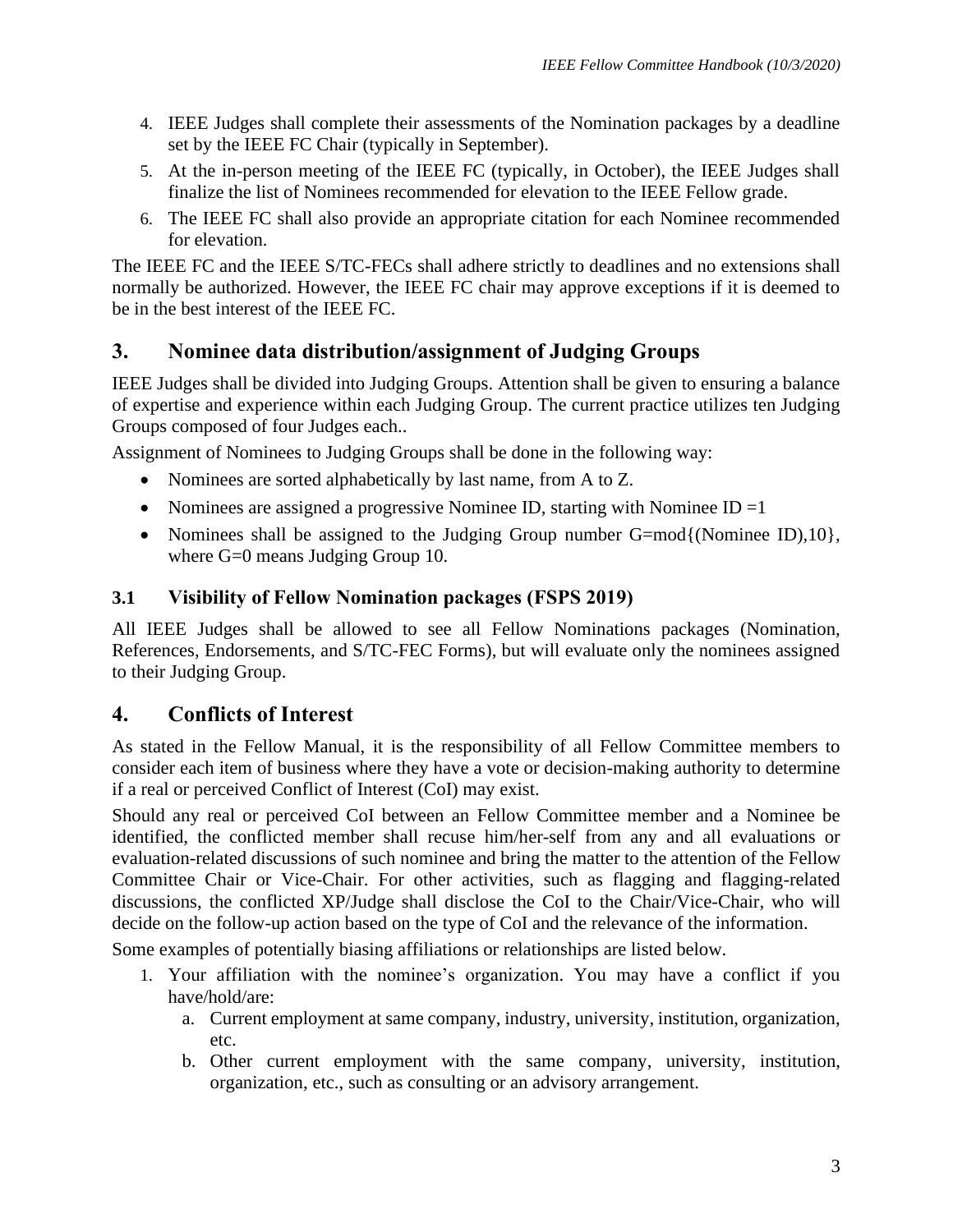- c. Previous employment with the same company, university, institution, organization, etc., within the last 24 months.
- d. Being considered for employment at the same company, university, institution, organization, etc.
- e. Formal or informal reemployment arrangement with the same company, university, institution, organization, etc.
- f. Any office, governing board membership, or relevant committee chairpersonship in the same company, university, institution, etc.
- g. Received and retained an honorarium or award from the same company, university, institution, etc. within the last 24 months.
- 2. Your relationship with a nominee. You may have a conflict if you have/hold/are:
	- a. Known family relationship such as spouse, child, sibling, or parent.
	- b. A romantic relationship with the nominee.
	- c. Business or professional partnership.
	- d. Present or past (within the last 10 years) association as thesis advisor or thesis student.
	- e. Collaboration on a project or on a book, article, report, or paper within the last 24 months.
	- f. Co-editing of a journal, compendium, conference proceedings, or conference organization within the last 24 months.
	- g. Nominator, Reference, or Endorser of the nominee within the last 24 months.
	- h. Any other potential situation where you or a family member may have a connection to the Nominee that might influence your decision.

### <span id="page-5-0"></span>**5. Scoring Procedure**

#### <span id="page-5-1"></span>**5.1 The scoring procedure**

IEEE Judges shall use the IEEE web-based scoring application to score Nominees and submit their scores. A tutorial regarding the Fellow Scoring Program shall be given during the first IEEE FC orientation teleconference, while additional details are given in the "*IEEE Help Guide for using the IEEE web-based Fellow application*" posted on the Fellow website.

#### <span id="page-5-2"></span>**5.2 Calculation of the Average Total Score**

IEEE Judges shall assign a numerical score (called "raw" score) between 0 and 100 (with 100 the strongest and 0 the weakest) to each of the four rating categories specified in the Manual. Judges shall submit their scores via the dedicated IEEE Web-Application by the deadline (see [§2\)](#page-3-3). Within a rating category, no two Nominees can be given the same raw score (see [§5.2.1\)](#page-6-0).

The "raw" scores of individual IEEE Judges are first normalized and then combined with the weights assigned to the rating categories yielding a Normalized Weighted Score per Nominee.

The Normalized Weighted Scores of all Judges in a Judging Group are then averaged, yielding an Average Weighted Score per Nominee.

An "experience recognition" (0.1 points for each year since the Nominee's first degree) is then added to the Average Weighted Score creating an Average Total Score for each Nominee.

Nominees in all Judging Groups shall then be ranked based on their Average Total Score.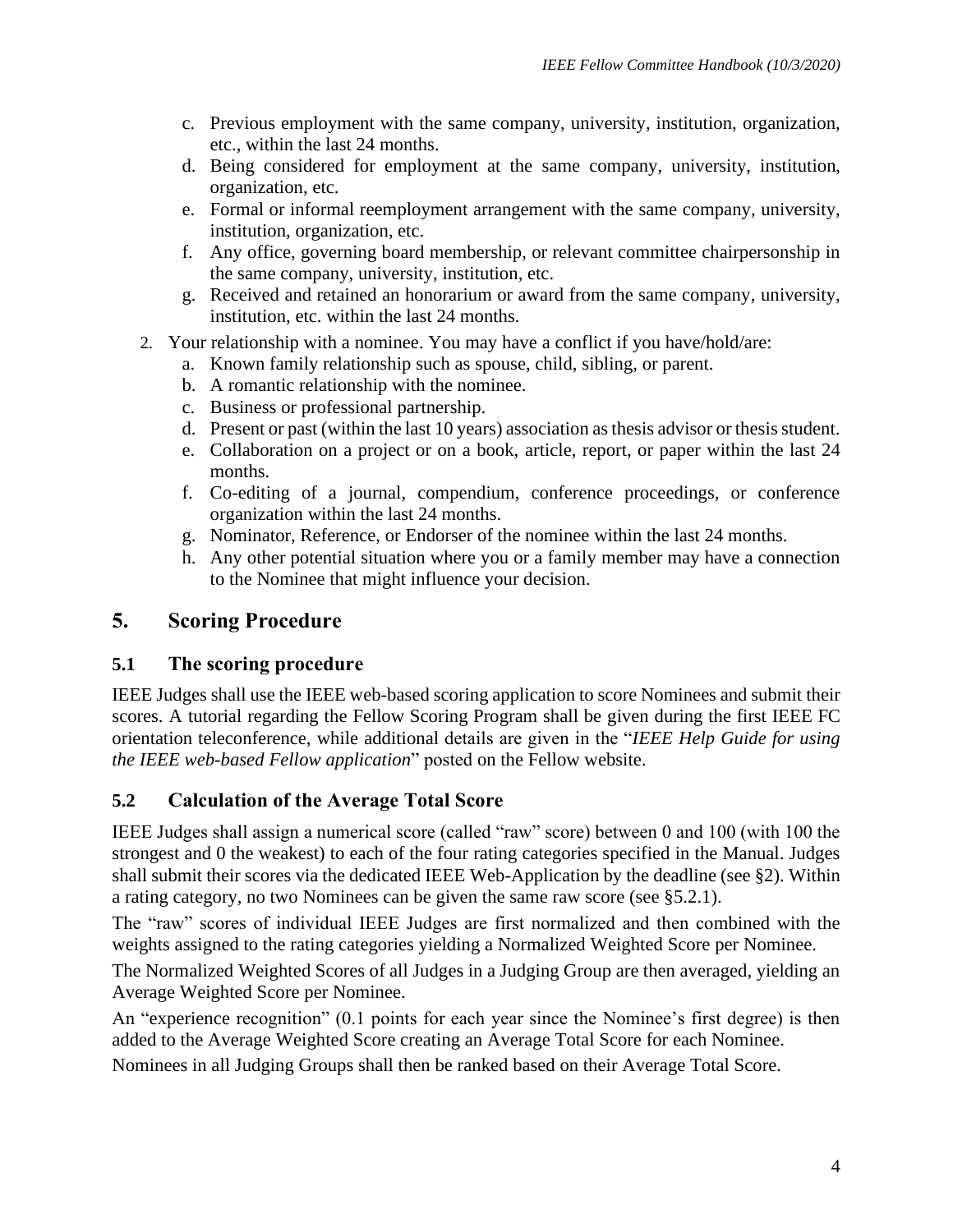#### <span id="page-6-0"></span>**The Role of Normalization**

IEEE Judges score Nominees differently from each other. This is a problem since IEEE Judges' scores must be averaged within a Judging Group and then used to create the ranking of all the Nominees across all judging groups.

"Normalization" is a rank-preserving transformation of the set of IEEE Judges' raw scores into a set of homogeneous scores and serves the function of removing scoring disparities among IEEE Judges. The goal of normalization is to "enforce" a uniform way of scoring across IEEE Judges so that the independent scores of all IEEE Judges across Judging groups can be merged to yield a single ranking for all Nominees. In the case of the EEP specified in [§10,](#page-15-1) then normalization is applied only to the scores assigned to Nominees undergoing a full evaluation and thus not on the top/bottom nominees undergoing EEP.

For every IEEE Judge and for every rating category:

- Nominees are first ranked in ascending order of raw scores;
- The raw score of a Nominee ranked in the *k*-th position is replaced by the following normalized score:
- *y*(*k*) = (100/*N*)∙*k* 50/*N* (*k*=1, …, *N*), (1) where *N* is the number of the Nominees evaluated in the Judging Group the IEEE Judge belongs to. Note that the normalized score is *independent* of the original raw score provided by the Judge.
- $y(1)$  and  $y(N)$  are the normalized scores of the lowest and highest ranking Nominees, respectively.

The normalized scores,  $y(k)$ ,  $k=1, ..., N$ , form a monotonically increasing sequence of numbers equally spaced on the straight line and independent of the original raw scores. Since there must be a one-to-one mapping between a Nominee and his/her normalized score, no two Nominees can be given the same raw score by an IEEE Judge – the web scoring program enforces this to avoid ties.

The normalization operation preserves the original ranking provided by Judges. Furthermore, it assigns a normalized score to Nominees ensuring that every Nominee that occupies the same rank *k* in a Judge's ranking has the same normalized score  $y(k)$  regardless of the raw score assigned by the Judge. Note that this will happen if and only if the two sets of scores are normalized using the same value  $N$  in eq.  $(1)$ , i.e., the sets of scores being normalized must all contain the same number of scores/Nominees (very small differences like plus/minus one can be tolerated). For this reason, the scores on the S/TC-FEC Evaluation Forms are not normalized as there is no common and unique *N* across all S/TCs (the number of Nominees evaluated by S/TCs can vary from one to over one hundred). Therefore, IEEE Judges are asked to assign their own assessment of the "strength of support" of a S/TC to a Nomination (this is one of the four rating categories specified in the Manual) and not to use the S/TC score itself.

Examples of scores on *N-*normalized grids and their associated ranking:

|                  |          |          | $N=10$ $N=49$ $N=50$ $N=99$ $N=100$ |          |          |
|------------------|----------|----------|-------------------------------------|----------|----------|
| Rank #1 (lowest) |          |          | 5 1.020 1 0.505 0.5                 |          |          |
| Rank #2          | 15       |          | 3.061 3 1.515 1.5                   |          |          |
| .                | $\cdots$ | $\cdots$ | $\cdots$                            | $\cdots$ | $\cdots$ |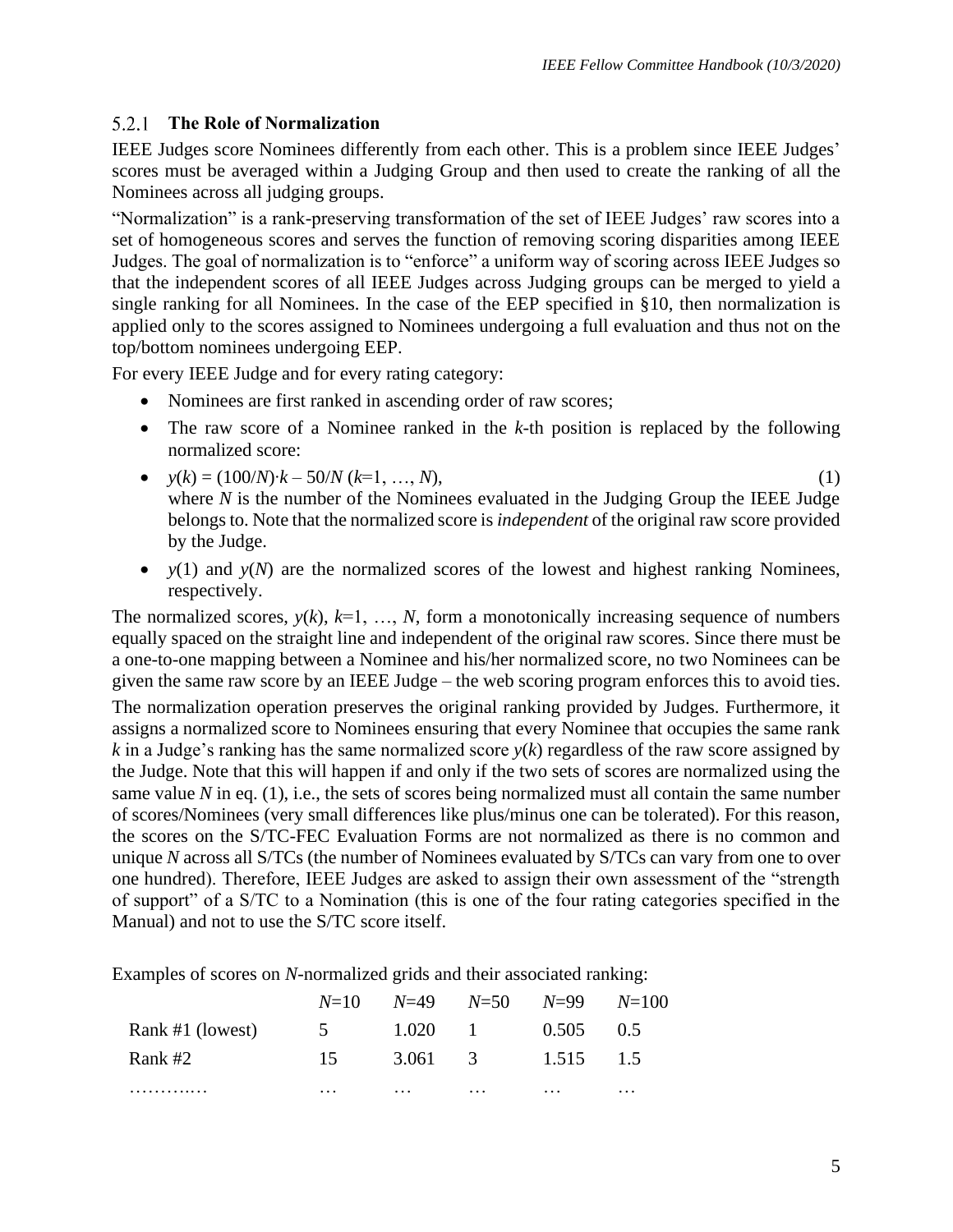|    |                |                    |                        | $\cdots$           |
|----|----------------|--------------------|------------------------|--------------------|
|    |                |                    |                        |                    |
| 85 | 96.939         |                    | 98.485 98.5            |                    |
|    |                |                    |                        |                    |
|    |                |                    |                        | 99.5               |
|    | $\cdots$<br>95 | $\cdots$<br>98.980 | $\cdots$<br>Q7<br>- 99 | $\cdots$<br>99.495 |

An example of score normalization is shown in [Figure 1.](#page-7-1)



**Figure 1 – Example on how score normalization works for N=10.**

#### <span id="page-7-1"></span><span id="page-7-0"></span>**6. Process for Nominee discussion (FSPS 2019)**

The goal of the process is to discuss as many Nominees as possible, especially those that are ranked in the elevation range. The process shall have the following phases:

- 1. Distribution of all Nomination packages to all Judges (typically, mid-June)
- 2. Flagging of Nominees (typically, mid-September)
- 3. Flag Panel down-selection of flagged Nominees (typically, mid/end-September)
- 4. At the face-to-face meeting,  $1<sup>st</sup>$  day (Friday):
	- a. Group discussion of borderline and flagged Nominees (early morning, Executive Session):
	- b. Fellow Committee meeting to review Group decisions (late morning through afternoon, Deep Executive Session).
- 5. At the face-to-face meeting,  $2<sup>nd</sup>$  day (Saturday):
	- a. Fellow Committee meeting, part in Executive Session and part in Open Session.

The priority for discussion of Nominees at the face-to-face meeting shall be given to Pass-to-Fail changes. Furthermore, a higher voting threshold (2/3 majority) shall be required for approving Fail-to-Pass recommendation changes whereas a simple majority shall be required for approving Pass-to-Fail recommendation changes at the face-to-face meeting. The rationale for this is that the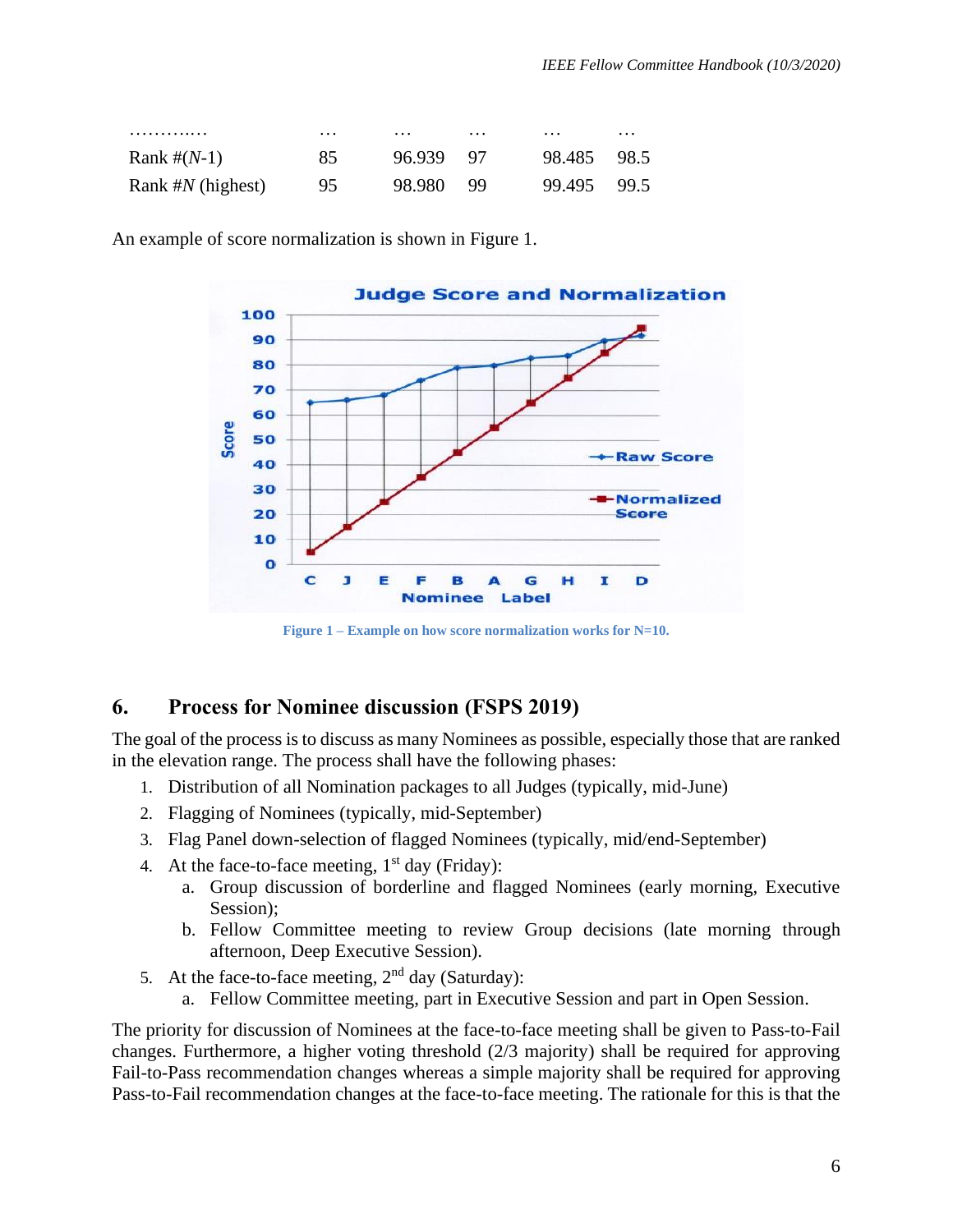cost of elevating an undeserving nominee is much higher than that of not elevating a deserving one.

As all Nomination packages shall be made available to all IEEE Judges at the beginning of the judging phase (typically June/July), IEEE Judges can start looking at the Nominations well in advance of the face-to-face meeting. After submitting their scores in early September, IEEE Judges can also discuss with each other about Nominees regardless of whether they are in the same Group or not.

A preliminary ranking of Nominees shall be provided in early September, and the ranking shall also contain a preliminary Pass/Fail recommendation for each Nominee. Additional documentation shall also be made available:

- 1. To all IEEE Judges regardless of their Judging Groups: a. Score and rank of all Nominees.
	-
- 2. To all IEEE Judges, but on a per Judging Group basis:
	- a. Individual IEEE Judges' raw and normalized scores
		- b. Citation report.

#### <span id="page-8-0"></span>**6.1 Flagging of Nominees (FSPS 2019, FSPS 2021)**

If IEEE Judges feel that the preliminary Pass/Fail recommendation is not appropriate, they can "flag" nominees and for additional discussion at the face-to-face meeting. Any case can be flagged, regardless of its preliminary ranking and Pass/Fail status.

Some examples for cases deserving to be flagged are:

- Nominees with no technical or educational contributions;
- Nominees with little or no verifiable evidence of impact;
- Nominees with S/TC evaluation's narrative inconsistent with rank and score;
- Nominees not referred to the appropriate S/TC;
- Nominees who were ranked very high (low) by the S/TC-FEC and very low (high) by IEEE Judges;
- Nominees with low citation count, especially if in the RE/S category.

These examples may not necessarily indicate that a Pass/Fail status change is indeed required, but just that it may be worth looking again at the case and discuss it.

Note that the flagging addressed here is limited to the discussion about technical qualification of Nominees and not about possible ethical misconduct cases. Those are handled in a different way, see [§8.](#page-13-0)

Similarly, if IEEE Judges feel that the preliminary Fail/Pass recommendation is not appropriate, they can "flag" nominees and for additional discussion at the face-to-face meeting. Any case can be flagged, regardless of its preliminary ranking and Pass/Fail status.

#### <span id="page-8-1"></span>**Confidentiality of Flagger's identity**

The identity of the Flagger shall remain confidential and be known to the Fellow Committee Chair and Vice-Chair only, unless voluntarily disclosed by the Flagger. An exception to the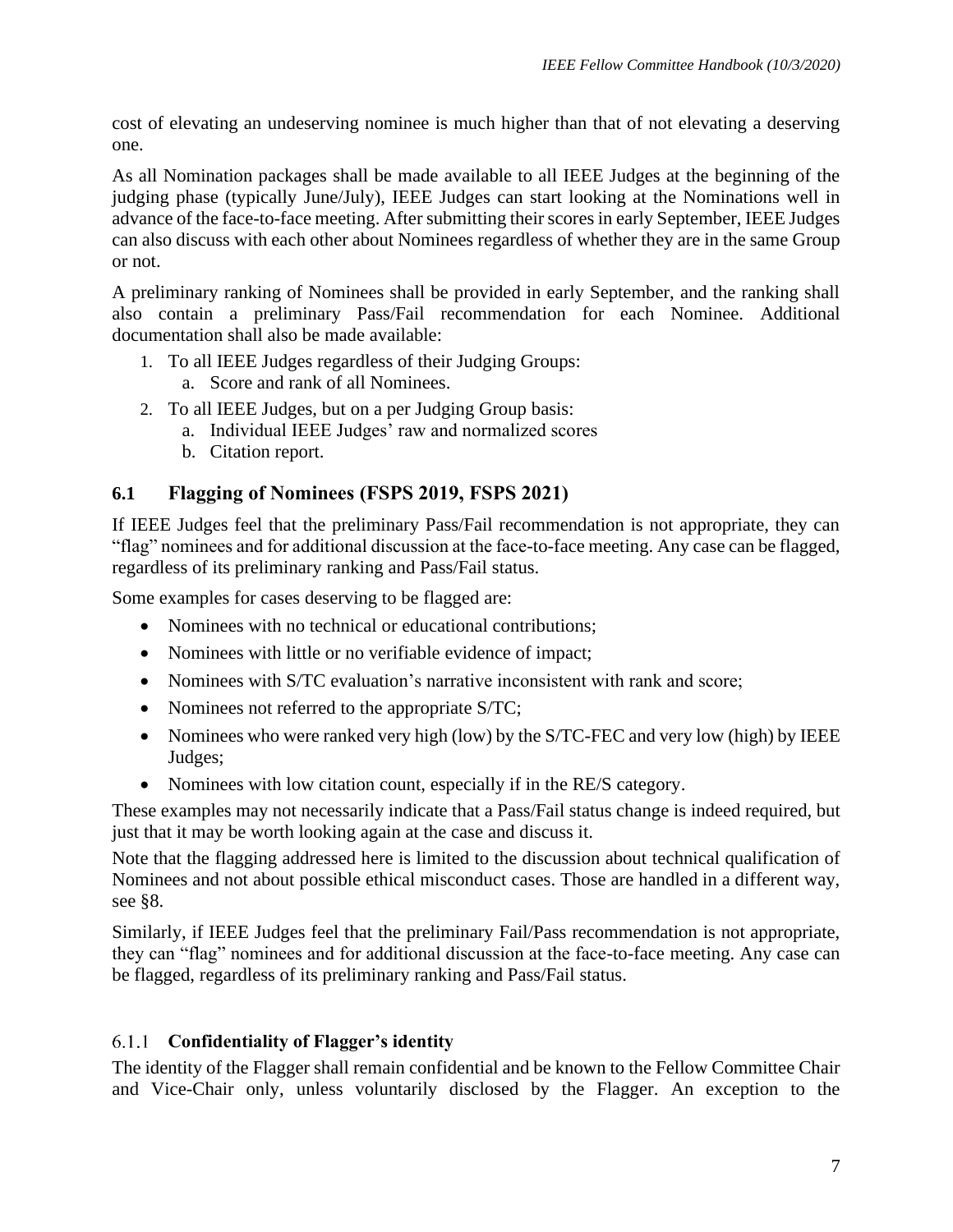confidentiality of the Flagger is made if the Flagger is also a member of the Flag Panel. In such a case, the Flagger identity shall be disclosed to the members of the Flag Panel while remaining confidential for the rest of the Fellow Committee.

The Fellow Committee Chair and Vice-Chair may submit flags, but they shall:

- Disclose their identity to the full Fellow Committee;
- Recuse themselves from chairing during the discussion of Nominees they have flagged.

#### <span id="page-9-0"></span>**Conflicts of Interest**

Judges/XP Reviewers may still flag nominees with whom they have a Conflict of Interest, but they shall first report such CoI to the Fellow Committee Chair/Vice Chair who will decide on the follow-up action based on the type of CoI and the relevance of the information – see also Sect. [4.](#page-4-2) With the approval of the Chair/Vice Chair, the conflicted Judge/XP reviewer may flag the nominee and, in such case, shall also report the CoI on the flagging form.

#### <span id="page-9-1"></span>**Submission of Flagged Nominees**

Judges (including XP Reviewers) submit their list of flagged nominees by the deadline set by the Fellow Committee Chair (typically, mid-September) using the spreadsheet/form provided by the Fellow Committee Chair. The flagging shall include a rationale, which must make a very clear and compelling case for seeking a reversal of the preliminary Pass/Fail or Fail/Pass assessment.

Judges shall submit their list of flagged nominees to the Fellow Committee Chair and Vice-Chair only, so that their confidentiality is preserved – with the exceptions noted in [§6.1.1.](#page-8-1)

#### <span id="page-9-2"></span>**Nominees Flagged by a dedicated subcommittee**

In addition to individual Judges flagging nominees, some sets of Nominees may also be flagged by action of a dedicated subcommittee of Judges appointed by the FC Chair. For example, such a subcommittee could look at the Nominees in the "Pass" zone that ranked high (e.g., in the top 20%-30%) of all Councils and Societies and flag for further discussion those cases that are not convincing. In another example, a second subcommittee could look at all the EDU and AE/P nominations and flag those cases that need further discussion.

#### <span id="page-9-3"></span>**6.2 The Flag Panel**

A "Flag Panel" composed of at least five and no more than ten experienced Judges shall be appointed by the Fellow Committee Chair. The Fellow Committee Chair shall chair the Panel exofficio and the Fellow Committee Vice-Chair shall also be a member of the Flag Panel.

The Flag Panel shall determine which of the flagged nominees can be brought to the attention of the whole Fellow Committee and which should be dismissed for example because of a weak rationale. The Flag Panel should also take into consideration realistic time constraints at the meeting and send forward for discussion a reasonable number of flagged cases. The Flag Panel may also set an order of priority for discussion.

#### <span id="page-9-4"></span>**6.3 The Discussion List**

The Discussion List of a Group will contain the Nominees scheduled for discussion within that group. The Discussion List for each Group shall be distributed after the Flag Panel finalized the list of Flagged nominees up for discussion.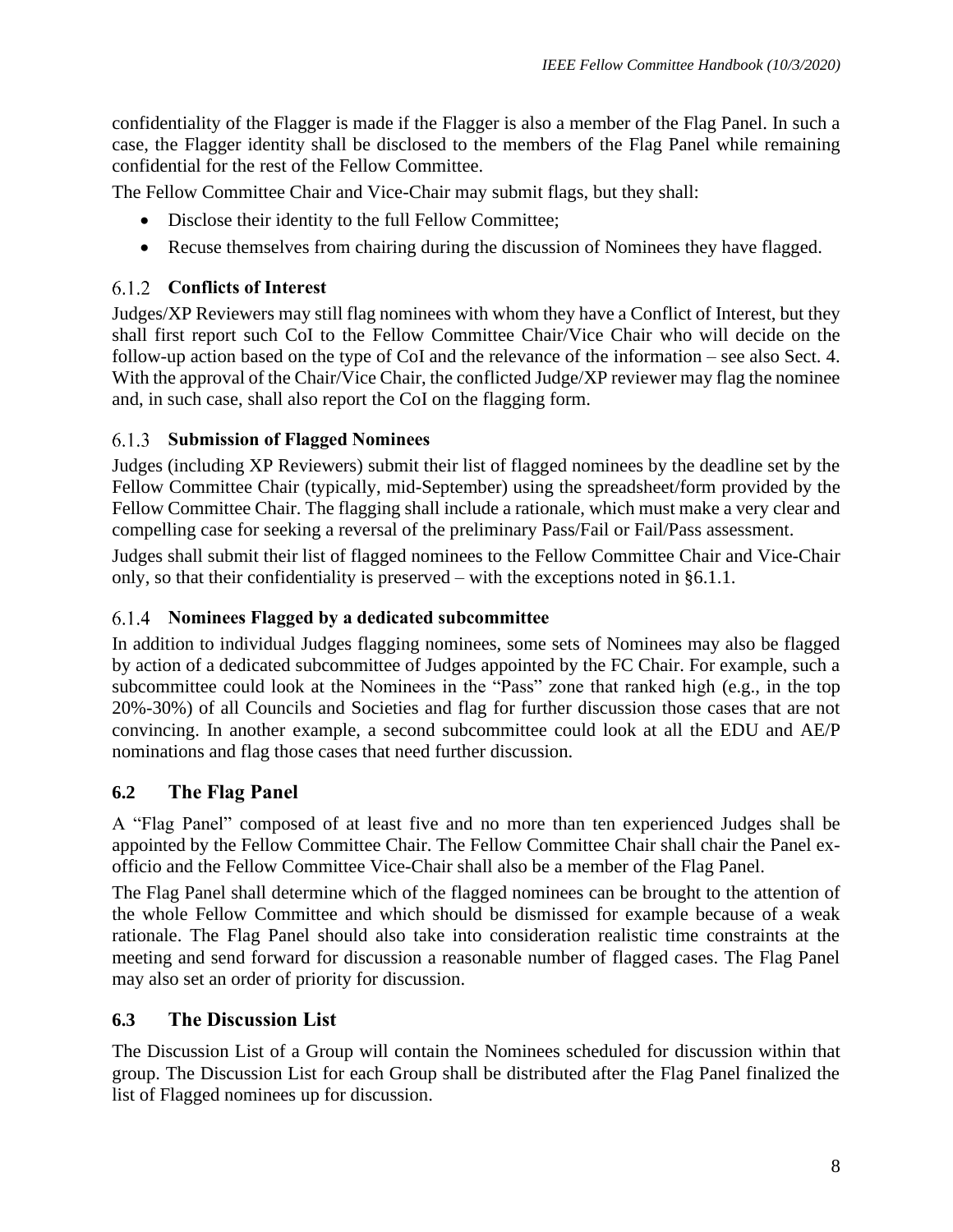The Discussion List will contain two types of nominees:

- 1. *Borderline Nominees*, i.e. Nominees ranked within ± 10% of the elevation cutoff (the cutoff rank is set by the IEEE Fellow Committee in the previous calendar year, as specified in the Fellow Manual.
- 2. *Flagged Nominees*, either flagged by Judges or by default. Flagged Nominees can be either Borderline or not.

| л.                                 | $\bf{r}$    |      |                       |                 |        |            |                  |                                   |                |                         |                      |
|------------------------------------|-------------|------|-----------------------|-----------------|--------|------------|------------------|-----------------------------------|----------------|-------------------------|----------------------|
| <b>Group Discussion List</b>       |             |      |                       |                 |        |            |                  |                                   |                |                         |                      |
|                                    |             |      |                       |                 |        |            |                  |                                   |                |                         |                      |
| Group X - Judges yy - zz           |             |      |                       |                 |        |            |                  |                                   |                |                         |                      |
|                                    |             |      |                       |                 |        |            |                  |                                   |                |                         |                      |
| <b>Nominee</b><br><b>Last Name</b> | <b>Type</b> |      | Evaluating<br>Society | <b>Score</b>    | Rank   | <b>STD</b> | Rank             | Flag<br><b>Type</b>               | Flagged        | Group<br>Recommendation | Group<br><b>Flag</b> |
| <b>Smith</b>                       | Industry    | EDU. | <b>SIT</b>            | 95.0            | 1 of 2 | 18.16      | 22               | P <sub>2F</sub>                   | Judge          | F                       |                      |
|                                    |             |      |                       |                 |        |            | $\overline{2}$   | P <sub>2F</sub>                   | <b>Default</b> | F                       |                      |
|                                    |             |      |                       |                 |        |            | 180              | P <sub>2F</sub>                   | Judge          |                         |                      |
|                                    |             |      |                       |                 |        |            | 271              |                                   | N              | F                       |                      |
|                                    |             |      |                       |                 |        |            | 286              | P <sub>2F</sub>                   | <b>Default</b> |                         |                      |
|                                    |             |      |                       |                 |        |            | 310              |                                   | N              | P                       |                      |
|                                    |             |      |                       |                 |        |            | 322              |                                   | N              | P                       | Υ                    |
|                                    |             |      |                       |                 |        |            | 351              | F <sub>2</sub> P                  | Judge          |                         |                      |
|                                    |             |      | Affiliation           | <b>Category</b> |        |            | October DD, YYYY | Society Society Group Preliminary |                |                         |                      |

An example of a Group's Discussion List is shown in [Figure 2,](#page-10-0) for a cutoff equal to 300.

<span id="page-10-0"></span>**Figure 2 – Discussion List table showing Borderline and Flagged Nominees in Yellow and Green highlight, respectively.**

IEEE Judges in a Judging Group shall make a recommendation to the Fellow Committee to whether confirm or change the preliminary Pass/Fail recommendation of all the Nominees on the Group's Discussion List. Any recommendation change shall be noted in the "Group Recommendation" column of the Discussion List.

The following rules shall hold:

- 1. Recommendation changes for Flagged Nominees
	- a. The Group shall justify the proposed recommendation changes by preparing a clear and compelling rationale in response to the Flagger's rationale. If the Group agrees with the rationale of the Flagger, no need to prepare the rationale.
- 2. Recommendation changes for unflagged *Borderline* Nominees
	- a. The Group shall justify the proposed recommendation changes by preparing a brief explanation.
	- b. The number of Fail-to-Pass changes is limited: the number of Nominees moved above the elevation cutoff for elevation (Fail-to-Pass changes) shall always be less than or equal to the number of Nominees moved below the elevation cutoff (Pass-to-Fail changes).
		- If the Group wants to make additional Fail-to-Pass changes, the additional Fail-to-Pass changes can be brought by the Group for discussion in the entire Fellow Committee (on-site Group flagging of the Nominee). In this case, the Group will mark with a "Yes" the "Group Flag" column and shall provide a clear and compelling rationale to justify the recommendation change.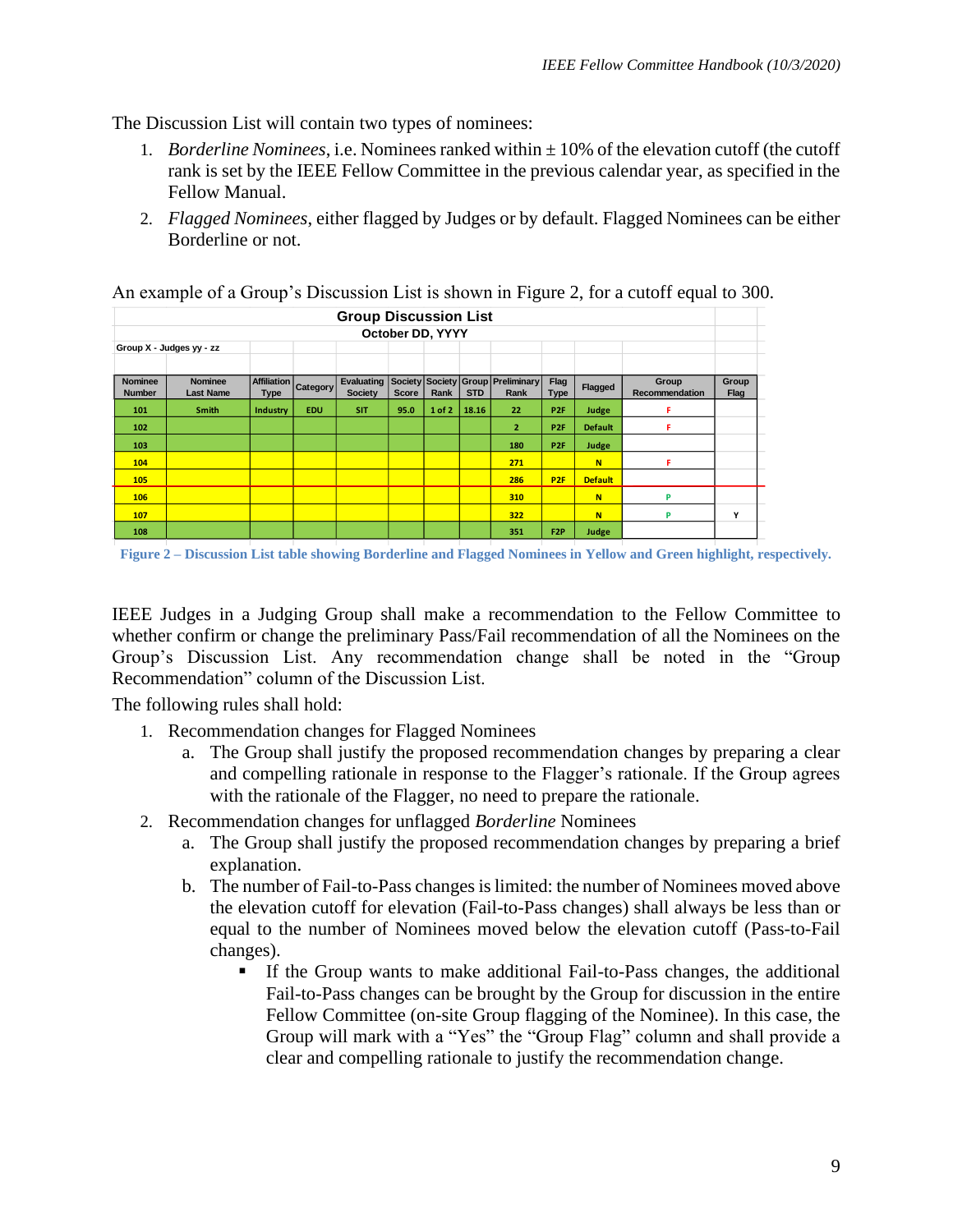- c. If a Judging Group moves below the elevation cutoff more Nominees than those that were moved above it, no other Group shall be allowed to fill the leftover slots for elevation.
- 3. All Group recommendations are tentative and shall be reconfirmed by the Fellow Committee.

For example, based on the Discussion List in [Figure 2,](#page-10-0) the Group shall:

- Prepare a rationale in response to the Flagger of Nominees 103, 105, and 108 as the Group disagreed with the Flagger's recommendation (no need to do so for 101 and 102);
- Justify the recommendation change for 104 and 106 by providing a brief explanation;
- Prepare a rationale in support of the Group on-site flagging of 107, as this is an extra F2P change for which there was no corresponding P2F change;

#### <span id="page-11-0"></span>**6.4 Group Discussions**

All Group discussions will be scheduled in the early morning of Day 1 (Friday). If logistically possible, all 10 Groups should meet in parallel so that the Fellow Committee meeting can start earlier. If not, 5 Groups can meet simultaneously followed by the remaining 5. The Fellow Committee meeting should not start later than 10:30am.

A Group shall discuss all Nominees on its Discussions List and make recommendations. Each Group shall have a Group Chair appointed by the Fellow Committee Chair to guide Group discussions and make sure that all recommendations are finalized and recorded by the allotted time. The Group Chair shall have the support of a Fellow Staff person.

Given the small size of a Judge Group, the Group Chair can participate to debate, express opinions, make motions, and vote as any other member in the Group. Any recommendation change requires a simple majority to pass.

#### <span id="page-11-1"></span>**6.5 Face-to-Face meeting – Day 1 (Friday)**

After all Group discussions are finished, the whole Fellow Committee meeting convenes to discuss borderline and flagged Nominees.

The Fellow Committee Chair and/or Vice-Chair shall present the cases and open the floor for discussion. If the Flagger of the Nominee under discussion is the Fellow Committee Chair, then the Vice-Chair shall preside the meeting during that discussion, and vice versa.

For each Group, the Group Chair shall review the Group's recommendations and respond to any questions. If any Fellow Committee member objects to the Group's recommendation, the case shall be discussed and, for each case, a vote shall be taken to determine whether to change the Pass/Fail status of a Nominee or not.

The following voting rules shall apply:

- 1. A simple majority of the voting members present at the time of the vote shall be necessary for passing a Pass-to-Fail recommendation change.
- 2. A 2/3 majority of the voting members present at the time of the vote shall be necessary for passing a Fail-to-Pass recommendation change.

Since decisions were made when the whole Fellow Committee was in session, there is no need to reconfirm the decisions on Day 2 (Saturday).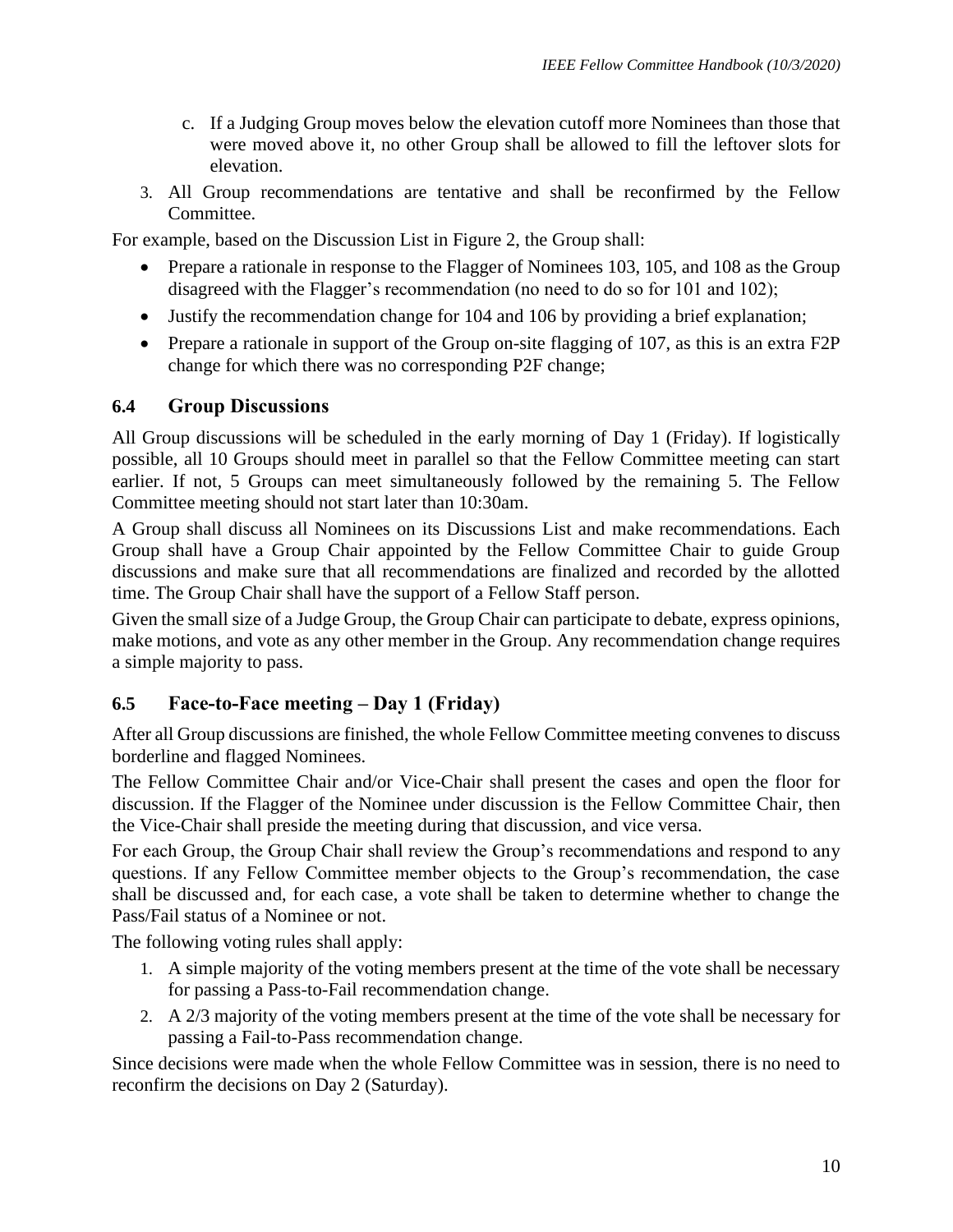#### <span id="page-12-0"></span>**Splitting of the Fellow Committee**

If the number of Flagged Nominees is high, the Fellow Committee could decide to split its meeting into two parallel meetings so that more cases can be discussed. In this case, the Fellow Committee Chair shall chair the meeting with half of the Groups and the Vice-Chair shall Chair the meeting with the other half.

Voting rules specified in the previous Section still hold for each of the two meetings, but all decisions will have to be re-confirmed in a meeting of the whole Fellow Committee – either at the end of Day 1 (Friday) or at the beginning of Day 2 (Saturday).

#### <span id="page-12-1"></span>**6.6 Face-to-Face meeting – Day 2 (Saturday)**

During the first part of day two, IEEE Judges shall discuss cases of nominee misconduct and finalize the slate of Nominees to be recommended to the IEEE Board of Directors – if needed. This part shall be held in Executive Session – see the [IEEE Executive Session Documentation and](http://www.ieee.org/about/corporate/governance/executive_session_guidelines.pdf)  [Guidelines.](http://www.ieee.org/about/corporate/governance/executive_session_guidelines.pdf)

Part two of day two consists of a general business meeting, where IEEE FC members will hear reports from officers and staff, discuss/propose new policies, make motions, etc.

#### <span id="page-12-2"></span>**6.7 Process changes if virtual meetings are used**

The process described in the previous Sections assumes the Fellow Committee is holding an inperson meeting. If extraordinary circumstances arise and virtual meetings are used, then the Chair may make some changes to the process outlined in the previous Sections. When appropriate, changes may also be proposed as Standing Orders to be approved on the first day of the virtual meeting.

Some examples of possible changes to adopt at virtual meetings are listed below:

- *Flagging* Rather than flagging at the individual Judge/XP Reviewer level, flagging may be done on a per-Group basis and categorized in three sets based on the priority with which they should be addressed by the Fellow Committee (High Priority, Medium Priority, and Low Priority). In addition to the ten Groups, there is also the virtual group composed of the XP reviewers.
- *Confidentiality of flagger* The Chair of each of the Judge/XP groups knows the identity of the flagger, as s/he will compile the summary of all cases flagged within her/his group.
- *Group Discussions* These discussions may take place before the Flag Panel meeting as flagged cases will be discussed first in Groups and then sent to the Flag Panel.

# <span id="page-12-3"></span>**7. Post meeting Activities**

#### <span id="page-12-4"></span>**7.1 Citation and category review**

After the face-to-face meeting, Group Chairs shall work with the judges in their Group to finalize the final Fellow citation and nomination category for each Nominee in their Group that is being recommended for elevation. A publicity list based on the specification given in the Manual shall also be created.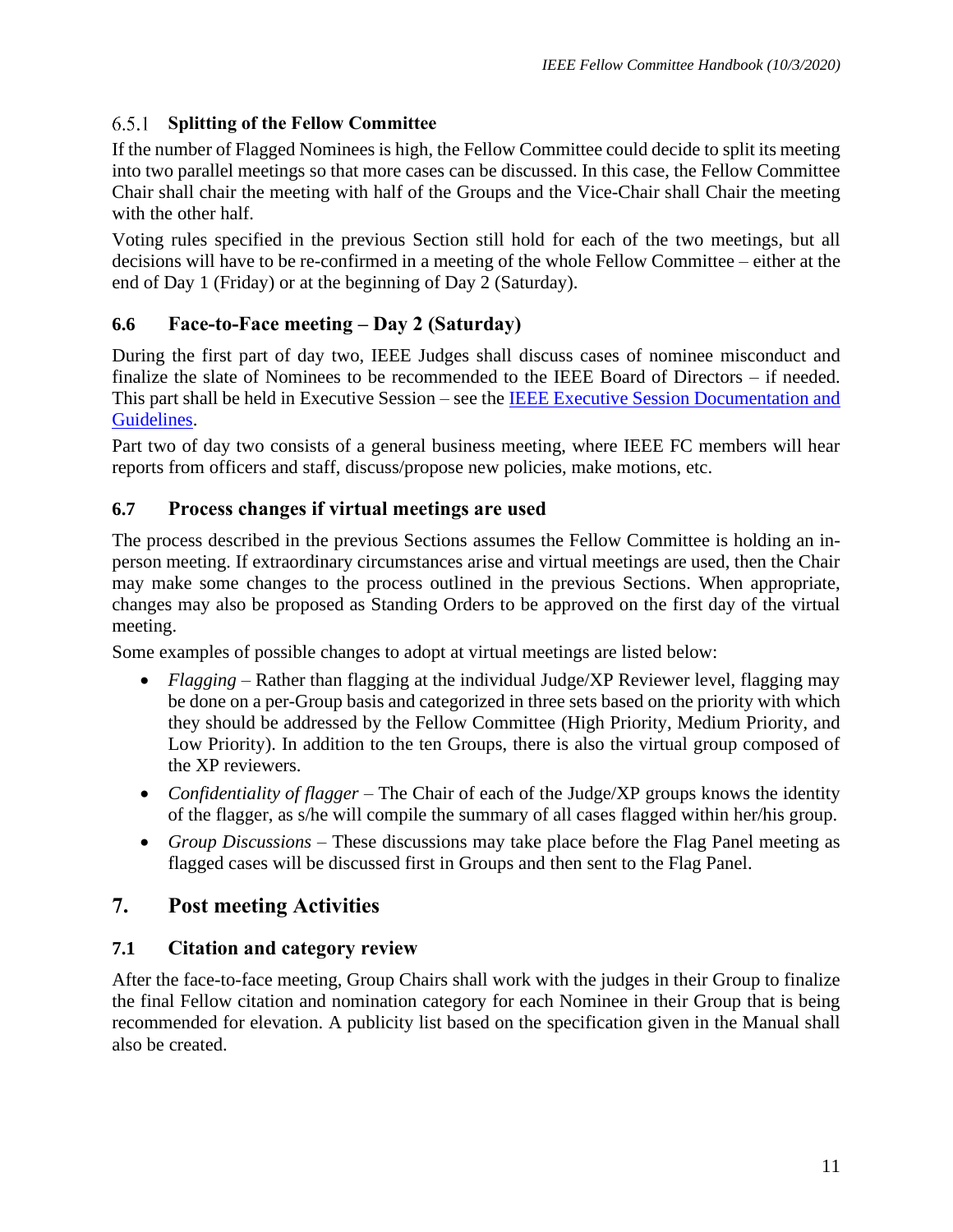#### <span id="page-13-0"></span>**8. Discussion of misconduct cases**

If a Judge has information on possible misconducts of a nominee, he or she shall reach out to the Fellow Committee Chair and Vice-Chair before informing other Judges. The Chair, upon consultation with the Vice-Chair, shall decide on the course of action which may include informing other Judges, creating an Ad Hoc Committee tasked with making a recommendation to the Fellow Committee, informing IEEE leadership, consulting with the Legal & Compliance office, etc.

#### <span id="page-13-1"></span>**9. Announcements of the Outcome of Fellow Nominations**

The names of Nominees recommended for elevation shall not be disclosed by anybody prior to the date when the IEEE BoD has taken formal action of approving such recommendation. Upon BoD approval of the list of Nominees recommended for elevation, Fellow Activities Staff shall prepare a series of actions to inform Nominees and publicize elevations, as specified in the Manual. Among those actions, some details related to informing Nominators/Nominees of the outcome of their Nomination fall under the control of the FSPS and are addressed in the next Subsections.

#### <span id="page-13-2"></span>**9.1 E-mail to Successful Nominees**

As specified in §19 of the Manual, an e-mail shall be sent to successful Nominees and their Nominators advising them of their elevation to Fellow grade.

The text of the e-mail currently used is reported below:

*Dear <Nominee Name>:*

*Recognizing the achievements of its members is an important part of the mission of the IEEE. Each year, following a rigorous evaluation procedure, the IEEE Fellow Committee recommends a select group of recipients for elevation to IEEE Fellow. Less than 0.1% of voting members are selected annually for this member grade elevation.*

*It is my great pleasure to inform you that the IEEE Board of Directors, at its November <year> meeting, elevated you to IEEE Fellow, effective 1 January <year>, with the following citation:*

*<insert citation>*

*Within the next two months, you will receive your IEEE Fellow pin and certificate. Both serve as visible recognition of your elevation to the highest grade of membership in the IEEE.*

*Profile Verification - Please verify the spelling of your name as you want it to appear on your Fellow certificate plus the address to mail your Fellow pin and certificate.*

*Employer Notification - Please advise us if you would like an electronic letter sent to your employer advising them that you have been elevated to IEEE's highest honor.*

*Alumni Notification - Please advise us if you would like an electronic letter sent to the University/College that you graduated from advising them that you have been elevated to IEEE's highest honor.*

*Please click [here](https://live.runmyprocess.com/live/2215365968/appli/194783?P_mode=LIVE&P_version=) to respond to the above requests. The requested information must be received no later than December <day>, <year>.*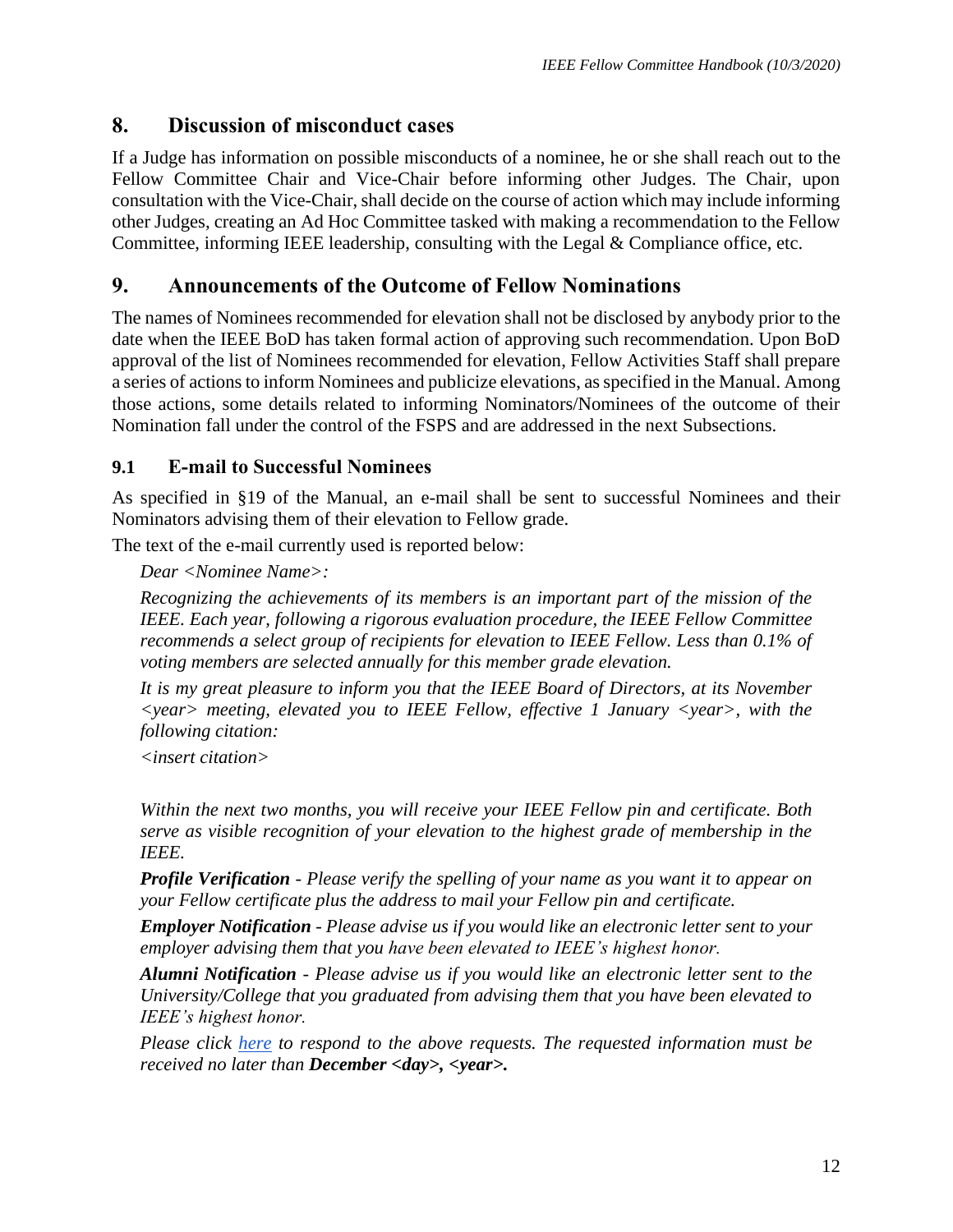*IEEE Recognition - If you would like your elevation to Fellow recognized at an IEEE Conference, Society, Region or Section event, please contact the appropriate IEEE Society President, Region Director, or Section Chair directly. You may also visit the following URL to obtain conference contact information:*

*[https://www.ieee.org/conferences\\_events/index.html?WT.mc\\_id=uem\\_conf\\_srch](https://www.ieee.org/conferences_events/index.html?WT.mc_id=uem_conf_srch)*

*News Release Template – Attached to this correspondence is a news release template. You can use this outline to notify newspapers, publications, associations, of your choice. Insert your essential information in the yellow highlighted area and then you submit to the appropriate Editor/s.*

*You bring honor to yourself and to IEEE by your achievements. Congratulations!*

*Sincerely,*

*<Name of current IEEE President>*

*<Year and title>*

#### <span id="page-14-0"></span>**9.2 Letter to Unsuccessful Nominees (FC 2016)**

As specified in §19 of the Manual, an e-mail shall be sent only to Nominators regarding the unsuccessful outcome of their Nomination and expressing appreciation for their participation in the Fellow Nomination process. In §19 of the Manual, it is specified that the IEEE FC may make additional announcements as specified in this Handbook.

With the goal of encouraging "self-restraint" in the resubmission of Nominations of low-ranked Nominees, the IEEE Fellow Committee passed a motion at its 2016 in-person meeting that provides for two different letters to be sent to the Nominators of unsuccessful Nominees, depending on the final IEEE ranking of the Nominee:

- 1. Simple regret letter to be used for Nominees that ranked above position #F.
- 2. Regret letter with feedback to be used for low-ranked Nominees.

#### <span id="page-14-1"></span>**Simple regret letter**

The text of the e-mail currently sent to the Nominators of unsuccessful Nominees ranked above position #F is reported here below:

*Dear <Nominator Name>:*

*The IEEE Fellow Committee is most appreciative of your efforts in submitting a Fellow nomination for <Nominee Name>. Unfortunately, the nomination was not successful this year. Due to the confidentiality of the process, no additional feedback will be specified at this time.*

*The Committee looks forward to your continued interest and participation in the IEEE Fellow nomination process in the coming year.*

*<Name of current Fellow Chair>*

*<Year and Title>"*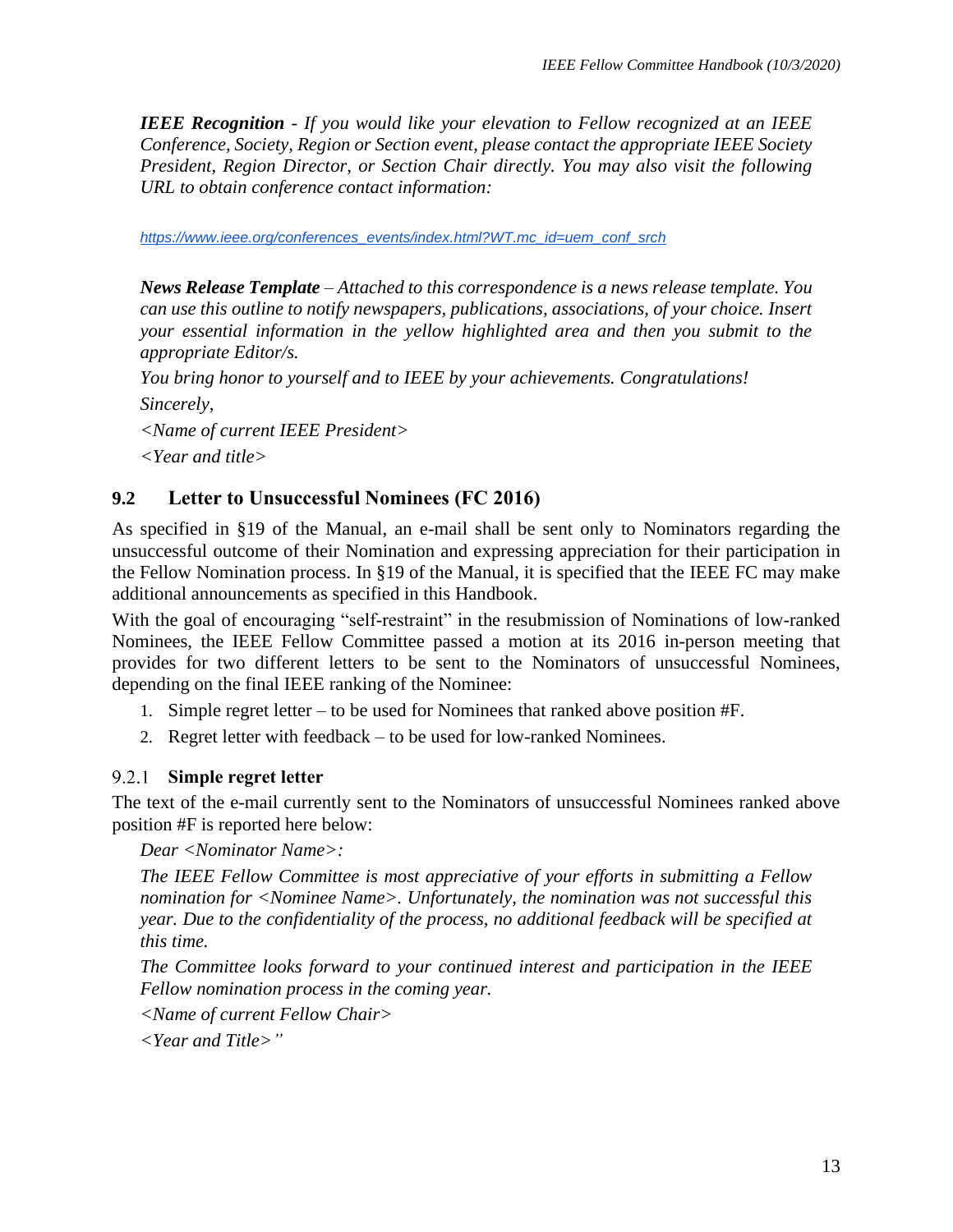#### <span id="page-15-0"></span>**Regret letter with feedback (FC 2016)**

Specifically, the motion states that the Nominators of Nominees ranked in position #F or below in the final IEEE ranking shall receive the following information via e-mail:

- The Nominee was ranked in position #F or below out of #N total Nominees.
- There were #E Nominees recommended for elevation.
- It is further suggested to wait additional years before submitting a re-nomination, allowing more time for the Nominee's contributions and impact to become more evident.
- The Nominator is encouraged to share the feedback with the Nominee.

The number "F" shall be decided by the Fellow Committee at its fall face-to-face meeting for the current [same] year. "N" is the number of nominations received that year.

The text of the e-mail sent to the Nominators of unsuccessful Nominees ranked at or below position #F is reported here below:

*Dear <Title> <Nominator Name>,*

*The IEEE Fellow Committee is most appreciative of your efforts in preparing and submitting a Fellow nomination for <Nominee>.*

*Unfortunately, the nomination was not successful this year. The Fellow Committee recognizes the time and commitment that preparing an effective nomination package entails, not only for you but also for the references and endorsers. In light of this, the Fellow Committee is providing you additional feedback.*

*As a result of the evaluation process, this nomination was ranked at or below <min number> out of the <max number> nominations received this year, while a total of <num\_elevations> Nominees were elevated this year. To create a more competitive nomination package for a potential resubmission, you may consider waiting additional time for the Nominee's contributions to become more evident or devoting additional time to clarify the importance and impact of those contributions. You are encouraged to share this feedback with the Nominee, if and where appropriate.*

*The Committee looks forward to your continued interest and participation in the IEEE Fellow nomination process.*

*<Chair Name>*

*<Year IEEE Fellow Chair>*

# <span id="page-15-1"></span>**10. Expedited Evaluation Procedure (FSPS 2019)**

This procedure is scheduled to be used for the evaluations done in 2018 (Fellow Class 2019), when the scoring web application will likely be updated.

In the 2016 FSPS report it was shown that the S/TC Evaluators and the IEEE Judges had very high levels of agreement for the Nominees ranking in the top T% and bottom B% of the S/TC rankings of S/TCs that evaluated at least 10 Nominees (with T,B≤25%). The recommendation made in §7.3 of the 2016 FSPS report was to introduce a practice that took advantage of the very high elevation probability of Nominees ranked in the top of the S/TC rankings and the very low elevation probability of Nominees ranked in S/TC bottom quartile.

This Section specifies such practice which is called the "*Expedited Evaluation Procedure*" (EEP). The EEP shall be used to evaluate the top/bottom ranked Nominees in the S/TC rankings and the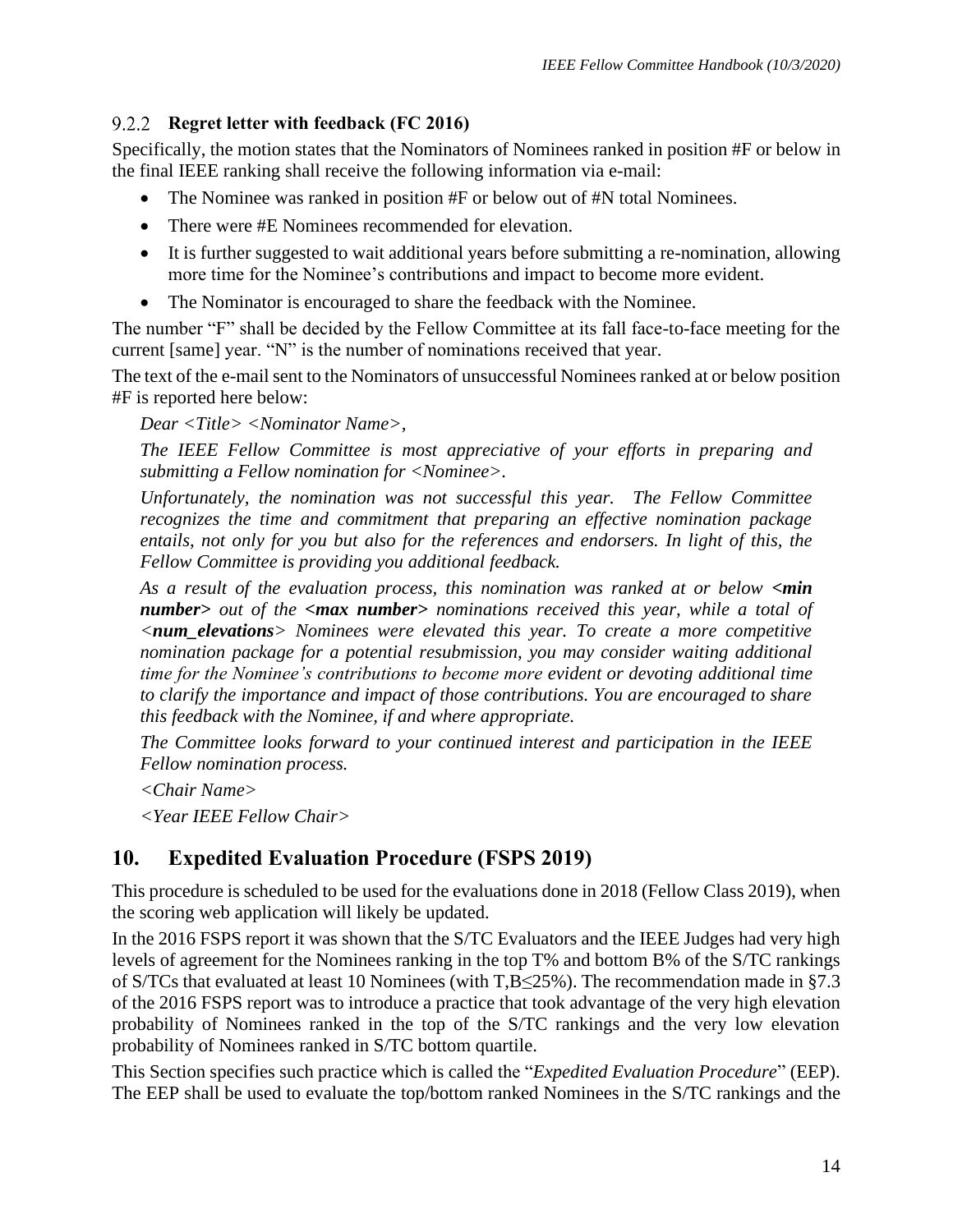usual full evaluation shall be used for the middle-ranked Nominees (see [§5\)](#page-5-0). Ten experienced Judges shall be appointed as "XP Reviewers" to perform the Expedited Evaluation (EE) of top/bottom Nominees, while regular IEEE Judges in groups shall evaluate middle-ranked nominees as in the past. XP Reviewers shall assess whether:

- The degree of qualification of a top Nominee is high enough to place immediately the Nominee on the list of Nominees *recommended* for elevation without undergoing a full evaluation; and
- The degree of qualification of a bottom Nominee is low enough that it can be immediately decided that the Nominee be *not recommended* for elevation without undergoing a full evaluation.

Each top/bottom Nominee shall be evaluated by two XP Reviewers. If the two XP Reviewers agree, then the Nominee shall be placed immediately in the pass/fail lists. If they disagree, then the Nominee shall be added to the set of Nominees undergoing the usual full evaluation and shall then be evaluated together with the middle-ranked Nominees by the Judges in a Judging Group (see [§5\)](#page-5-0). XP Reviewers shall evaluate Top/Bottom Nominees in parallel to all other Judges performing the usual full evaluation on the middle-ranked Nominees (parallel evaluation of Nominees by XP Reviewers and regular Judges is a 2017 FC resolution).

An overview of the EEP is shown in [Figure 3](#page-18-1) while the details of the EEP are specified in the next Subsections.

#### <span id="page-16-0"></span>**10.1 EEP for Top/Bottom Nominees (FSPS 2019)**

- 1. The EEP shall be limited to S/TCs that have evaluated at least *N* Nominees, where *N* is a threshold set each year by the IEEE FC Chair with the concurrence of the Vice-Chair.
- 2. Nominees in the Top T percent and Bottom B percent shall be placed on the EE List.
- 3. Values for T and B shall be set each year by the IEEE FC Chair, with the concurrence of the Vice-Chair. The goal is to ensure a target workload of around 600 full evaluations. If less than around 600 Nominations are received, then T and B may be set to zero.

#### <span id="page-16-1"></span>**Recommended initial set of T and B values (FC 2017, FSPS 2021)**

When the Expedited Evaluation Procedure has been implemented, it was recommended to set the values of T=10% and B=25%. After collecting feedback from the XP reviewers, we recommend to set the values of T=5% and B=30%.

#### <span id="page-16-2"></span>**10.2 Number XP Reviewers (FSPS 2019)**

- 1. Ten experienced Judges shall serve as XP Reviewers. The remaining forty Judges shall be divided into ten Judging Groups, with four Judges per Judging Group.
- 2. The IEEE FC Chair shall appoint the ten XP Reviewers with the concurrence of the Vice-Chair. Preference should be given to Judges with substantial experience on the IEEE FC and attention should be given to ensuring diversity of S/TCs among the XP Reviewers.

#### <span id="page-16-3"></span>**10.3 Duties of XP Reviewers (FSPS 2019)**

1. XP Reviewers shall perform all assigned EEs of the top/bottom ranked Nominees in the S/TC rankings by the deadline set by the IEEE FC Chair with the concurrence of the Vice-Chair.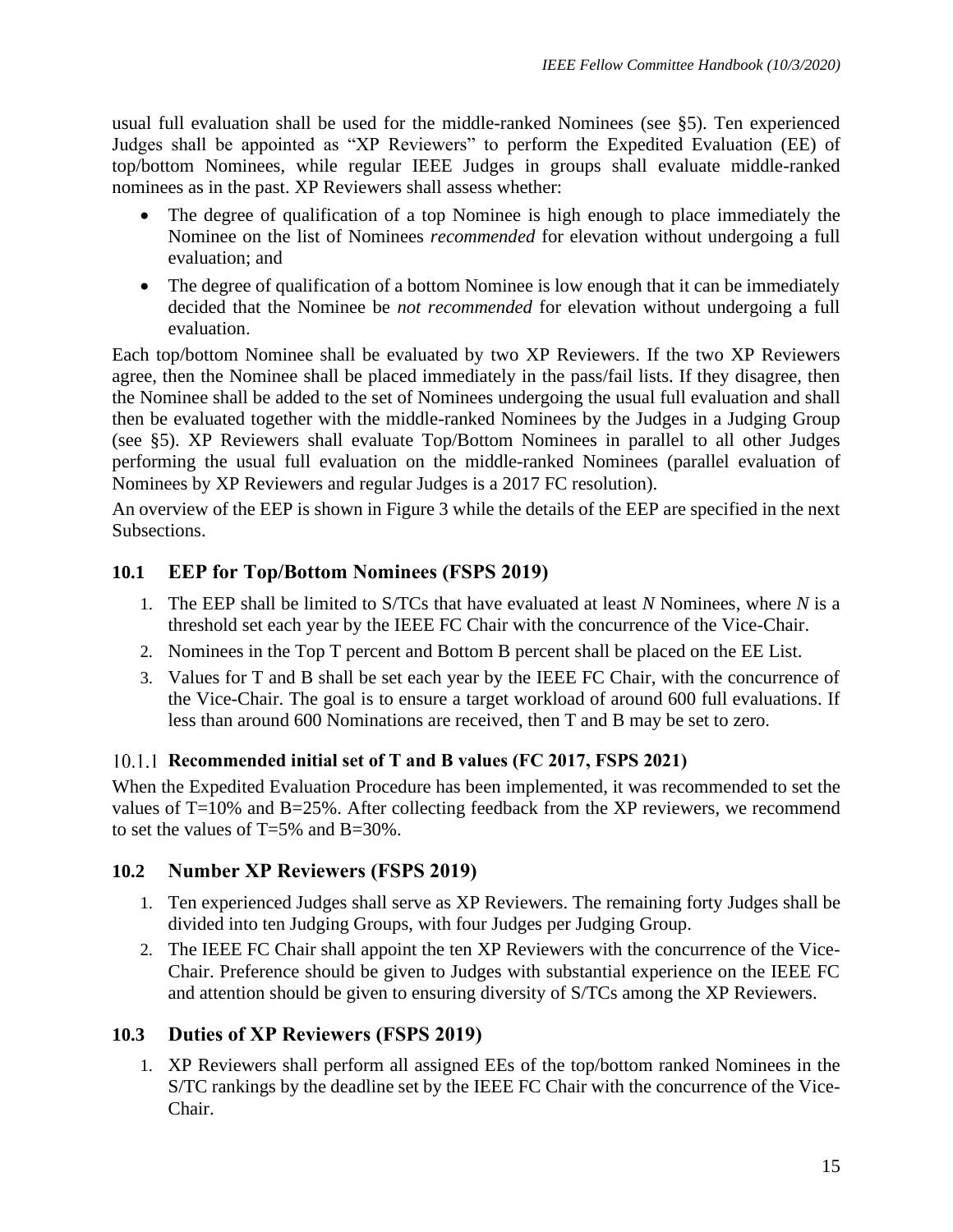- 2. XP Reviewers shall normally perform only EEs. However, they may also perform full evaluations in the following cases:
	- a. In case any Judge has declared a Conflict-of–Interest.
	- b. In case Judges withdraw from the IEEE FC and not enough alternates are available.

#### <span id="page-17-0"></span>**10.4 Assignment to Judging Groups (FSPS 2017)**

- 1. Since the operation of score normalization requires assigning Nominees to Judging Groups as uniformly as possible, the following procedure ensuring the same number  $\pm 1$  of Nominees shall be adopted for assigning Nominees to Judging Groups:
	- a. Assignment to Judging Groups of Nominees outside the EE List shall be done in the usual fashion (see [§3\)](#page-4-0).
	- b. A Nominee on the EE List referred to full evaluation shall be assigned to any of the Judging Groups with fewer Nominees.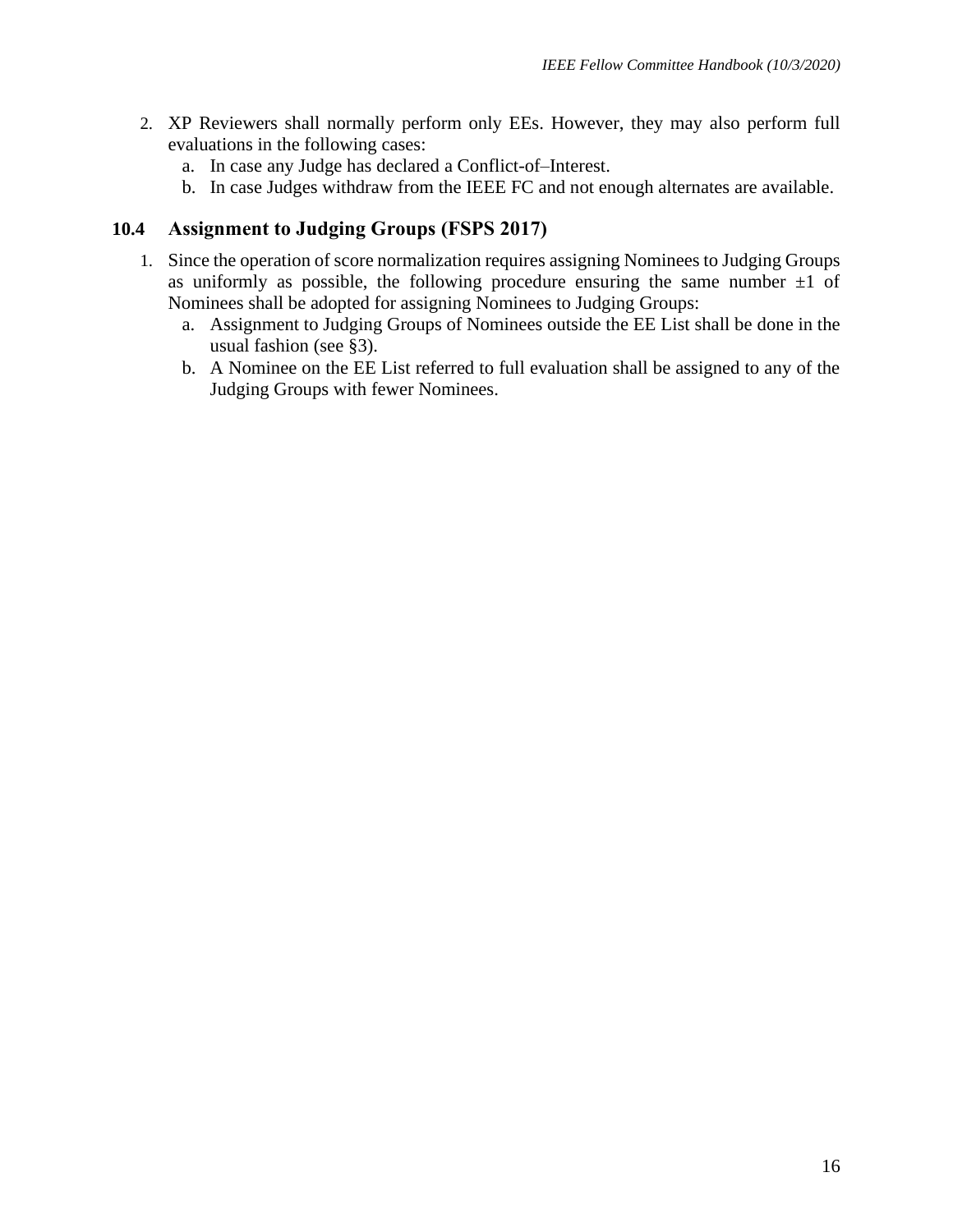

**Figure 3 – An illustrative Flow-Chart of the EEP.**

#### <span id="page-18-1"></span><span id="page-18-0"></span>**10.5 EEP requirements (FSPS 2019)**

- 1. There shall be at least 2 XP Reviewers evaluating a Nominee, and they shall not be members of the same S/TC that evaluated the Nominee under consideration.
- 2. XP Reviewers shall indicate their agreement or disagreement for the elevation (top Nominees) or rejection (bottom Nominees) of a Nominee on the EE List: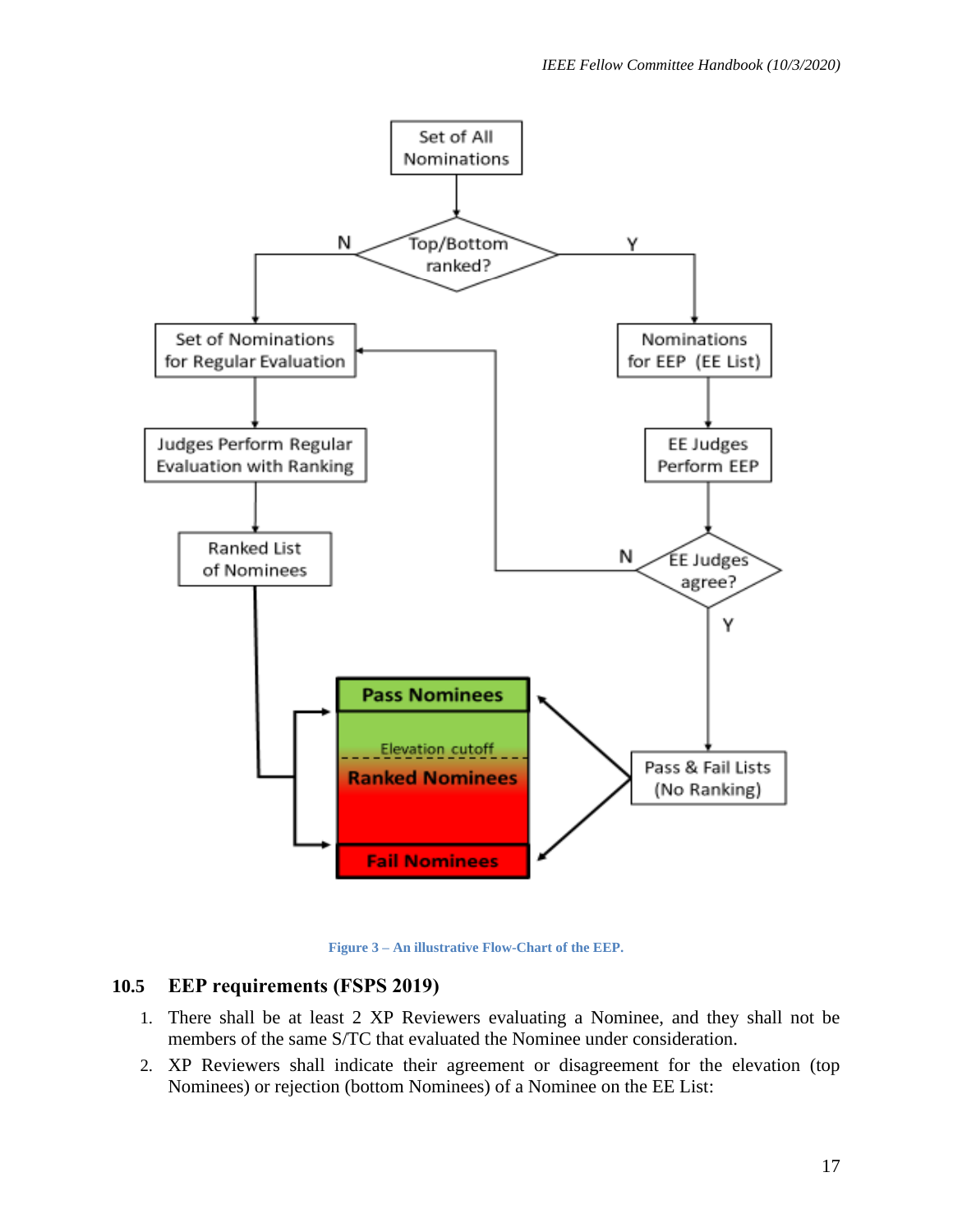- a. If the two XP Reviewers agree on elevating/rejecting a Nominee, then that Nominee shall be added to the set of pass/fail Nominees and shall not undergo a full evaluation.
- b. If the two XP Reviewers disagree on a Nominee or agree on the necessity of a full review, then that Nominee shall be placed in the pool of Nominees undergoing a full evaluation. The Nominee shall undergo the usual full evaluation in a Judging Group and shall be evaluated as any other Nominee that was not on the EE list.
- 3. Working in parallel with XP Reviewers, IEEE Judges shall perform the usual full evaluation of Nominees not on the EE List and of those Nominees referred by the XP Reviewers to full evaluation.
- 4. The two XP Reviewers evaluating a Nominee shall evaluate the Nominee independently and without communicating with each other.
- 5. If an XP Reviewer has a Conflict-of-Interest in evaluating a Nominee, then the Chair or Vice Chair or another XP Reviewer (appointed by the Chair with the concurrence of the Vice-Chair) can replace the conflicted Judge in the evaluation of that Nominee.

#### <span id="page-19-0"></span>**10.6 Other Tasks by Chair/Vice Chair or Staff or the scoring Web application (FSPS 2019)**

- 1. Create the EE List;
- 2. Identify experienced Fellow Committee members for serving as XP Reviewers;
- 3. IEEE FC Chair sets the values of T, B, and N with the concurrence of the FC Vice-Chair.
- 4. Handle Conflicts of Interest cases among XP Reviewers;
- 5. Update the EE List based on the decisions made by the XP Reviewers;
- 6. Ensure that the EEs are completed in a timely fashion, and that the Judges in the appropriate Group are alerted when a Nominee originally on the EE List has been referred to that Group for full evaluation by the XP Reviewers.

# <span id="page-19-1"></span>**11. Minimum Number of Evaluations per Nominee (FSPS 2017)**

There shall be at least four evaluations per Nominee. If one or more Judges declare a Conflict-of-Interest that prevents them from scoring a Nominee, then replacement Judges shall be appointed to provide evaluations for that Nominee and ensure a total of four evaluations. The IEEE FC Chair shall make such appointments with the concurrence of the Vice-Chair, choosing from among existing IEEE FC Members.

#### <span id="page-19-2"></span>**12. Scoring procedure when a Judge has a Conflict-of-Interest with a Nominee (FSPS 2017)**

In the case of a Conflict-of-Interest (CoI), two situations can arise depending on whether four evaluations for a Nominee are available or not from the assigned Judging Group (see [§11\)](#page-19-1):

- 1. If four evaluations are available, the *N*-1 scores of the conflicted Judge shall be normalized over the same *N* used for normalizing the scores of the other Judges.
- 2. If four evaluations are not available, then a replacement Judge shall be appointed to evaluate the Nominee as specified in [§11.](#page-19-1) The evaluations provided by the replacement Judge shall be harmonized with the other scores of the conflicted Judge. This is necessary because the conflicted and replacement Judges may have different scoring methodologies,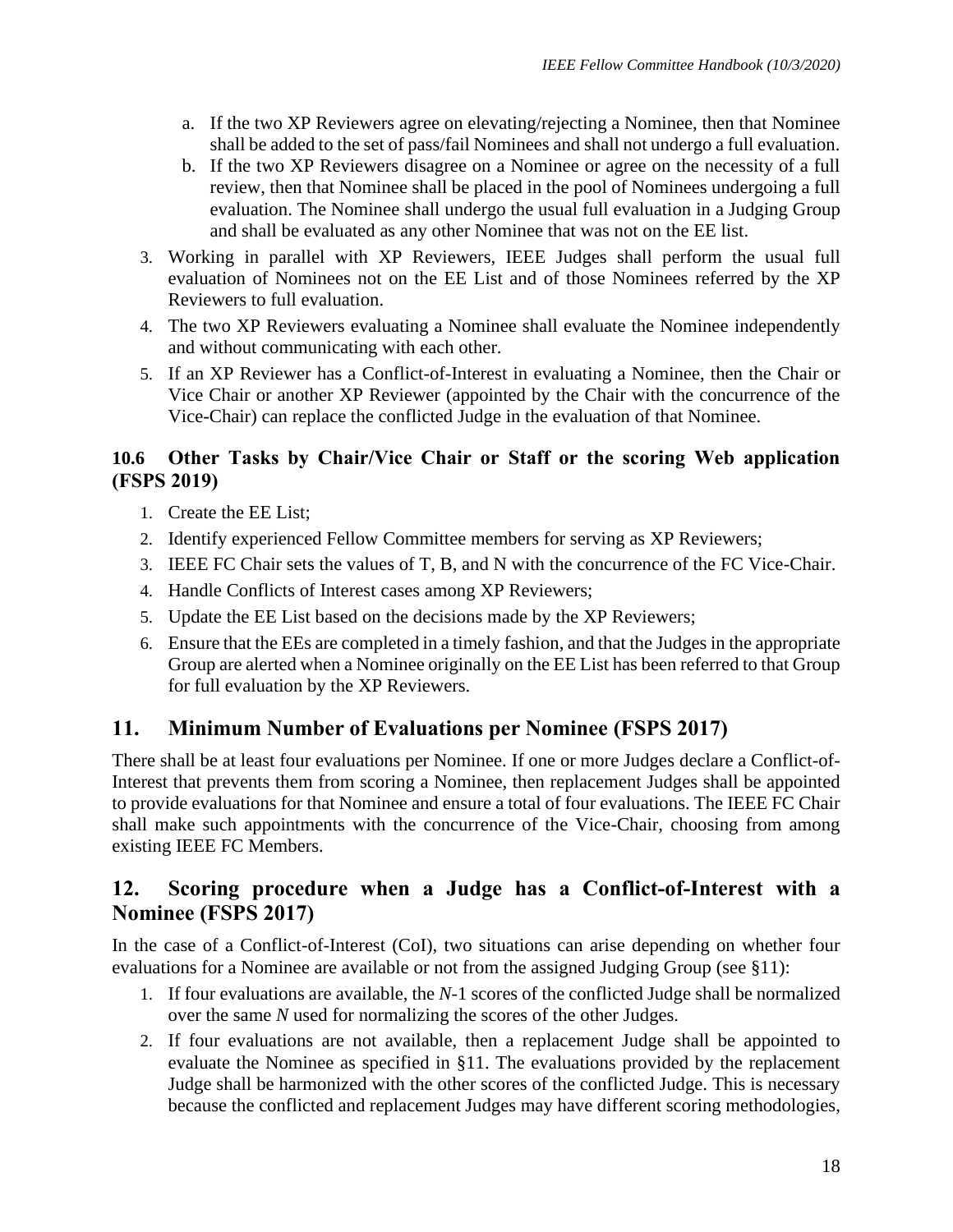and problems may arise when "mixing" the single "set of raw scores"<sup>1</sup> assigned by the replacement Judge with the other *N*-1 sets of raw scores assigned by the conflicted Judge to the other *N*-1 Nominees.

We specify here a procedure that allows doing this "mixing" in the right way. According to this procedure, the replacement Judge shall assign a *rank* to the Nominee, not a raw score like a Judge would normally do. It is a single procedure with two variants for assigning a rank to a Nominee that has one or more conflicted Judges. The two variants allow assigning a rank to Nominees in two ways:

- A. Non-automated, i.e. with human intervention in assigning a rank
- B. Automated, i.e. without human intervention

The automated rank-assignment shall be used if there are already four evaluations for the Nominee. The non-automated rank-assignment shall be used in those cases when replacement Judges perform evaluations and assign ranks.

The CoI-Handling procedure is specified below. Depending on the type of rank-assignment, either Step 3.a) or 3.b) shall be used.

- 1. Judge A has provided 4(N-1) raw scores, where Judge A is the Judge that had a CoI with Nominee X. Judges B, C, and D have provided 4N raw scores.
- 2. The system ranks the Nominees of all Judges normalizing over N (see [§5.2](#page-5-2) and [§5.2.1\)](#page-6-0):
	- a. The N-1 Nominees of Judge A are ranked in terms of "Normalized Weighted Score" and are ranked from #1 to #(N-1), with no Nominee assigned to rank #N.
	- b. The N Nominees of the other three Judges (B, C, D) are ranked in terms of "Average Normalized Weighted Score", where the averaging is over the three Judges.
- 3. The proper placing of Nominee X in the rank of Judge A can be done in either an Automated or Non-Automated fashion, depending on the situation:
	- a. NON-AUTOMATED (a person, the "replacement Judge," is designated to fill-in for the conflicted Judge A): The replacement Judge J assigns rank #R to Nominee X based on his/her personal experience as a senior Judge.
	- b. AUTOMATED (no human intervention): The system checks what the ranking of Nominee X is at Step 2.b). Let this rank be #R.
- 4. The system inserts Nominee X at rank #R in the ranking of conflicted Judge A calculated in 2.a), sliding down of one position all the Nominees below rank #R. All Judges now have a ranking of N Nominees.
- 5. The system now computes the "Average Normalized Weighted Score" of all N Nominees, where the averaging is done over the four Judges (A, B, C, and D).

The replacement Judge assigns a rank to Nominee X, not a score as in previous practice. This rank #R (1≤R≤N) should be a function of the level of qualification of the Nominee, the max number of elevation recommendations that the Fellow Committee can make to the BoD (set the year before), the number N of Nominees in the Judging Group, the set of Nominees that will likely receive the discouraging feedback letter (exact threshold will be known only later, at the in-person meeting), and any other appropriate variable in the discretion of the replacement Judge. This is not an easy task, so it is very important that the replacement Judge has a substantial experience in evaluating

<sup>&</sup>lt;sup>1</sup> The "set of raw scores" is constituted by the four raw scores assigned by Judges to each Nominee in the four rating categories specified in the Manual.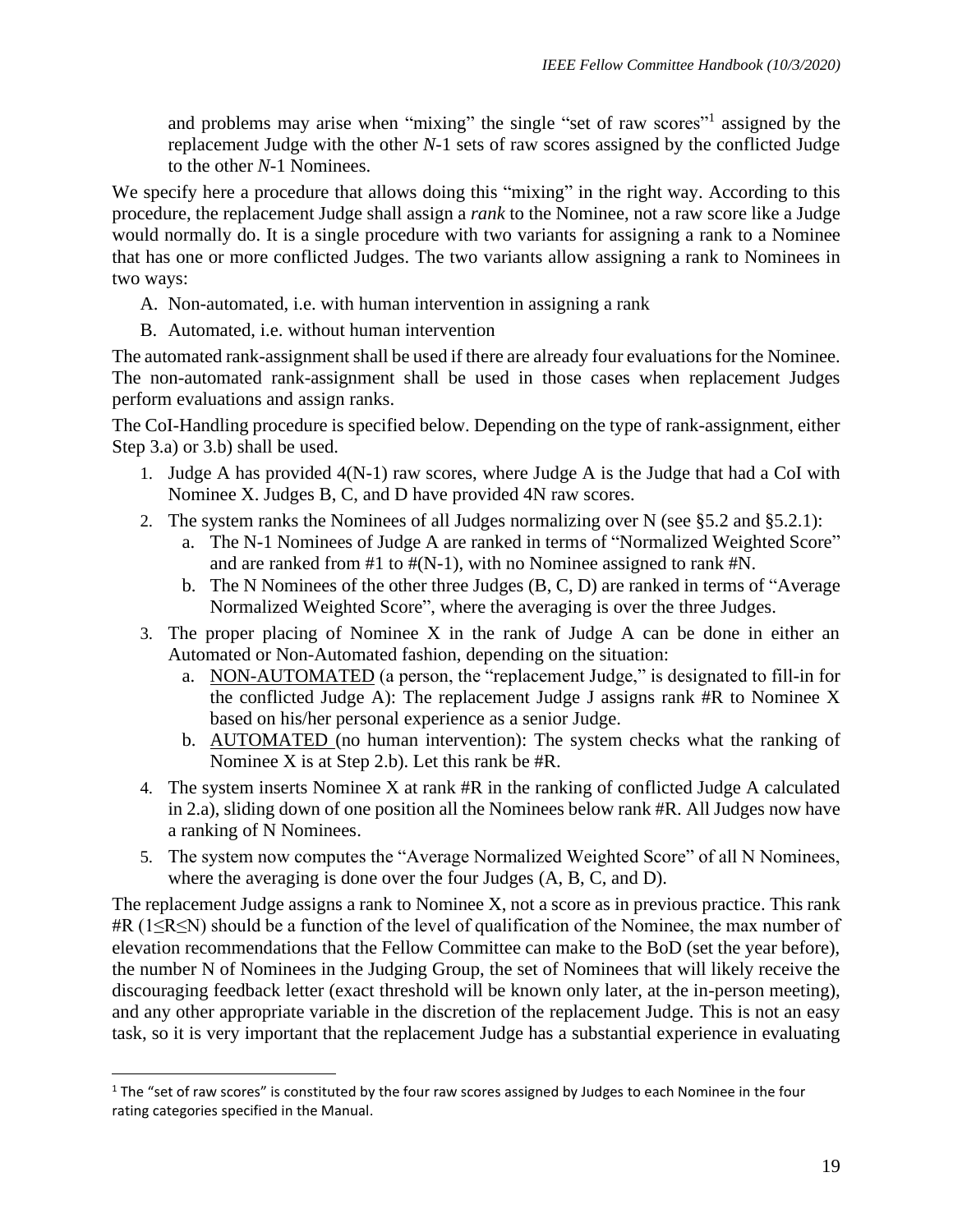Nominees. With this experience, even though the replacement Judge will not have seen the other (N-1) Nominees in the Judging Group of Judge A, the assigned rank would likely place the Nominee in the "ballpark" rank where Nominee X should be among the N Nominees in his/her group. This method is preferable to the previous practice where the replacement Judge assigned a score to Nominee X, not a rank.

If a Nominee on the Discussion List was evaluated using this CoI procedure (non-automated case), then the Judge who replaced the conflicted Judge shall be present at the face-to-face meeting discussion of borderline Nominees.

# <span id="page-21-0"></span>**13. Election of FSPS members at the in-person fall meeting (FSPS 2017)**

As specified in §3.2 of the Manual, the Fellow Committee shall appoint at its in-person meeting seven members to serve on the FSPS the following year. FSPS members may be current or past IEEE FC members. This Section specifies how to perform the appointment.

A couple of months prior to the in-person IEEE FC meeting, the IEEE FC Chair shall make a "Call for Candidates" for serving on the FSPS in the following year. The only two eligibility criteria for volunteering are: (a) being a current member of the IEEE FC; (b) willingness to serve on the FSPS. The Call shall expire a couple of weeks before the start of the IEEE FC in-person meeting.

Candidates who volunteer shall provide the following material (election package): a short bio (up to 150 words), a position statement (up to 150 words), and a picture. The IEEE FC Chair shall distribute to the IEEE FC the election packages of all candidates at least two weeks before the IEEE FC in-person meeting.

At the meeting, every IEEE FC member shall vote via secret ballot for up to seven candidates. The ballot shall include the list of all candidates who volunteered and a "write-in" option. The seven candidates that receive the most votes shall be appointed FSPS members for the following year. Should the 7th and 8th top candidates receive the same number of votes, then a second vote via secret ballot shall be carried out to select one of the two tied candidates.

If less than seven candidates volunteer, then the IEEE FC Chair shall continue to ask for volunteers after the "Call for Candidates" deadline has passed and during the IEEE FC meeting until there are at least seven candidates. If the number of candidates is still less than seven at the time of voting, then the IEEE FC meeting shall vote to confirm the appointment of the available slate. The incoming (new) IEEE FC Chair and Vice-Chair shall appoint the remainder FSPS members choosing from current and past IEEE FC members and possibly giving precedence to those who will be IEEE FC members in the following year.

# <span id="page-21-1"></span>**13.1 Minimum Number of Fellow Committee Members on the FSPS (FC 2017)**

The incoming FSPS Chair shall appoint FSPS members taking into account the following FC resolution: at least three FSPS members shall be concurrent Fellow Committee members.

# <span id="page-21-2"></span>**14. Process for Changing a Citation after IEEE Board Approval (FSPS 2019)**

If after the new elevations are announced the Nominator of an elevated nominee expresses concerns or disappointment for the final citation of his/her nominee, then the FC Chair will work with the Judges that have evaluated that nominee to ascertain whether the citation is appropriate or not. If the FC Chair believes that changes in the citation are needed, he or she shall propose a new citation to the nominator after consulting with the Judges that have evaluated the nominee.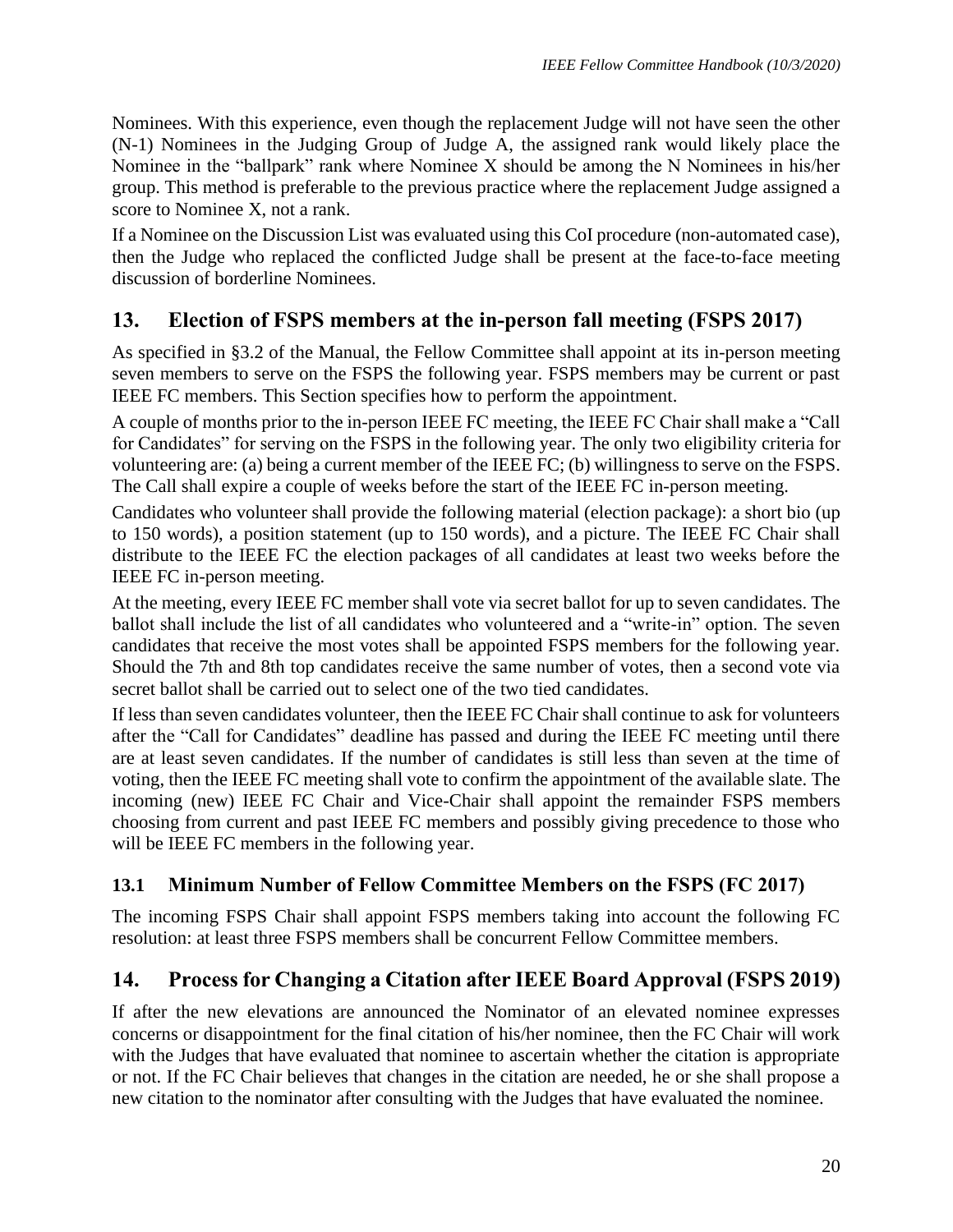# <span id="page-22-0"></span>**15. Guidelines for Crafting Fellow Citations (FSPS 2019)**

Fellow citations cannot exceed 15 words, as approved by the Fellow Committee in October 2017. The following guidelines for crafting Fellow citations are set:

- 1. Make an attempt to start citations with a word that will identify it with the category of interest such as:
	- o For research of….
	- o For application of….
	- o For leadership in….
	- o For development of……
	- o For contributions to…….
- 2. Avoid words that tend to exaggerate accomplishments such as:
	- o Significant
	- o Numerous
	- o Frequently
	- o Sustained
	- o Big
	- o Large
	- o Tremendous
	- o Extraordinary
- 3. Avoid words that have no means by which to measure effect or value such as:
	- o Seminal
	- o Pioneering
	- o Sophisticated
	- o Smart (unless used as part of a smart system, et. al.)
	- o Robust (unless used as part of robust system et. al.)
	- o Novel
	- o Innovative
	- o Creative
	- o Understanding
	- o Outstanding
- 4. Minimize or avoid use of phrases such as:
	- o Systems and standards
	- o The science and technology
	- o Understanding and application
	- o Theory and development
	- o Discovery and development
	- o Innovative research and widespread education activity
	- o To the development, application and standardization
- 5. Avoid use of persons name in citation.
- 6. Avoid use of "his", "her", "their", "they".
- 7. Use "the" only where it denotes "the only one, et.al".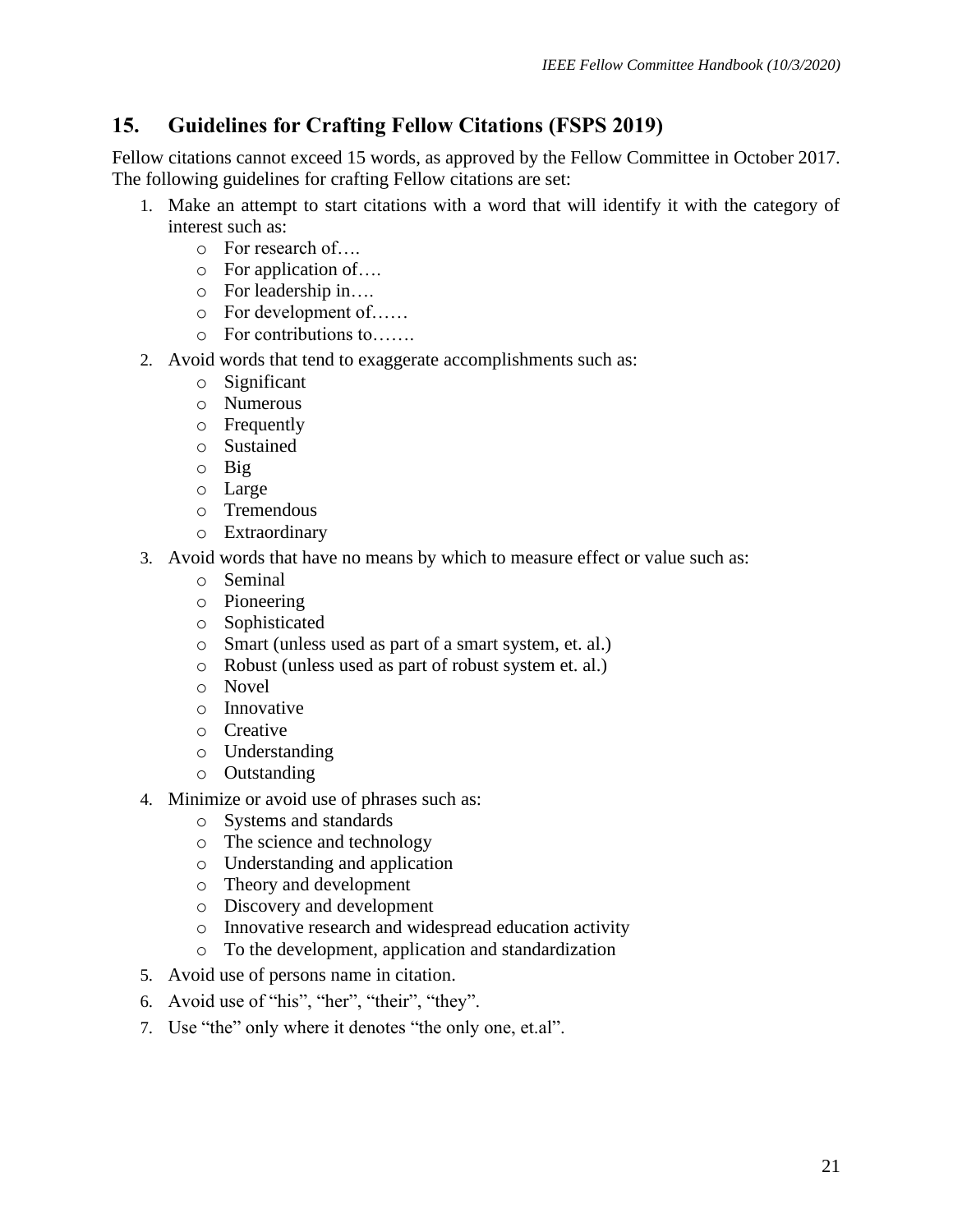#### <span id="page-23-0"></span>**15.1 Examples:**

Original: *for technical and professional leadership of practical application engineering to the pulp and paper industry*.

Final: *for leadership in engineering applications for the pulp and paper industry*.

Original: *for contributions to the understanding of the electrophysiology of the atrial cardiac arrhythmias and electro technology for their management*.

<span id="page-23-1"></span>Final: *for contributions to the electrophysiology of atrial cardiac arrhythmias*.

# **16. Further Reading**

For further details on the normative requirements for the IEEE Fellow Nomination and Evaluations process as well as the eligibility requirements of all the participants in the IEEE Fellow process, please see the IEEE Fellow Committee governing documents and Recommendation Guides posted at [http://www.ieee.org/fellows.](http://www.ieee.org/fellows)